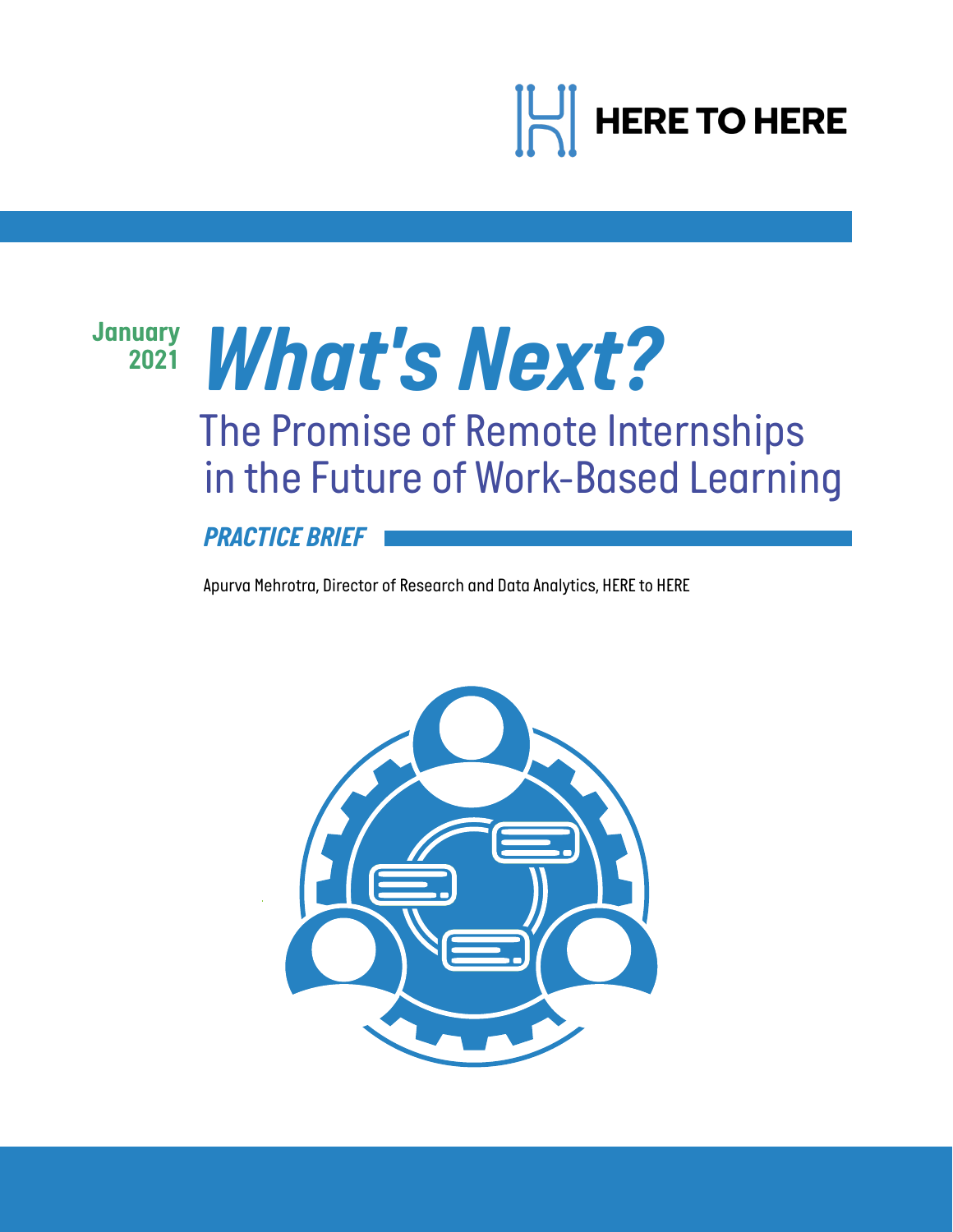# *Acknowledgments*

*The author would like to thank colleagues at HERE to HERE for providing feedback on drafts of this report and for guiding the design process. Thank you to George Monje for the design work. A special thank you to the staff from all of the internship providers who participated in the learning community and helped inform the report's findings: Children's Arts and Science Workshop, Duro, Educational Video Center, Mentoring in Medicine, United Activities Unlimited, DreamYard Arts Center, H.E.R.O. High School, Knowledge House, Urban Assembly, and The Thinkubator. And an extra special thanks to the young people who participated in focus groups that were critical in understanding the experience of remote internship participants. We also very much appreciate the external reviewers who provided invaluable feedback: La'Toya Beecham (HERE to HERE Student Ambassador); David Fischer and Leah Hebert (New York City Center for Youth Employment); Max Griffith (The Thinkubator); Laurie Dien (The Pinkerton Foundation); Estefany Carmona (Urban Assembly); Andrew Frishman and Carlos Moreno (Big Picture Learning).* 

# *About this Report*

*This report is designed to encapsulate the perspectives of remote internship program providers and participants based on their experiences during the summer of 2020. Remote internship programs were created in response to the limitations imposed by the Covid-19 pandemic, and HERE to HERE felt it was important to document the learnings from the summer. With this report, we hope to inform future remote programming and make the case for remote internship programs to continue to be part of the work-based learning toolkit, even after in-person opportunities are once again viable. HERE to HERE supports the providers and participants who informed this report in their desire to make high quality work-based learning opportunities as accessible and impactful as possible, including remote, in-person, and hybrid internship models.*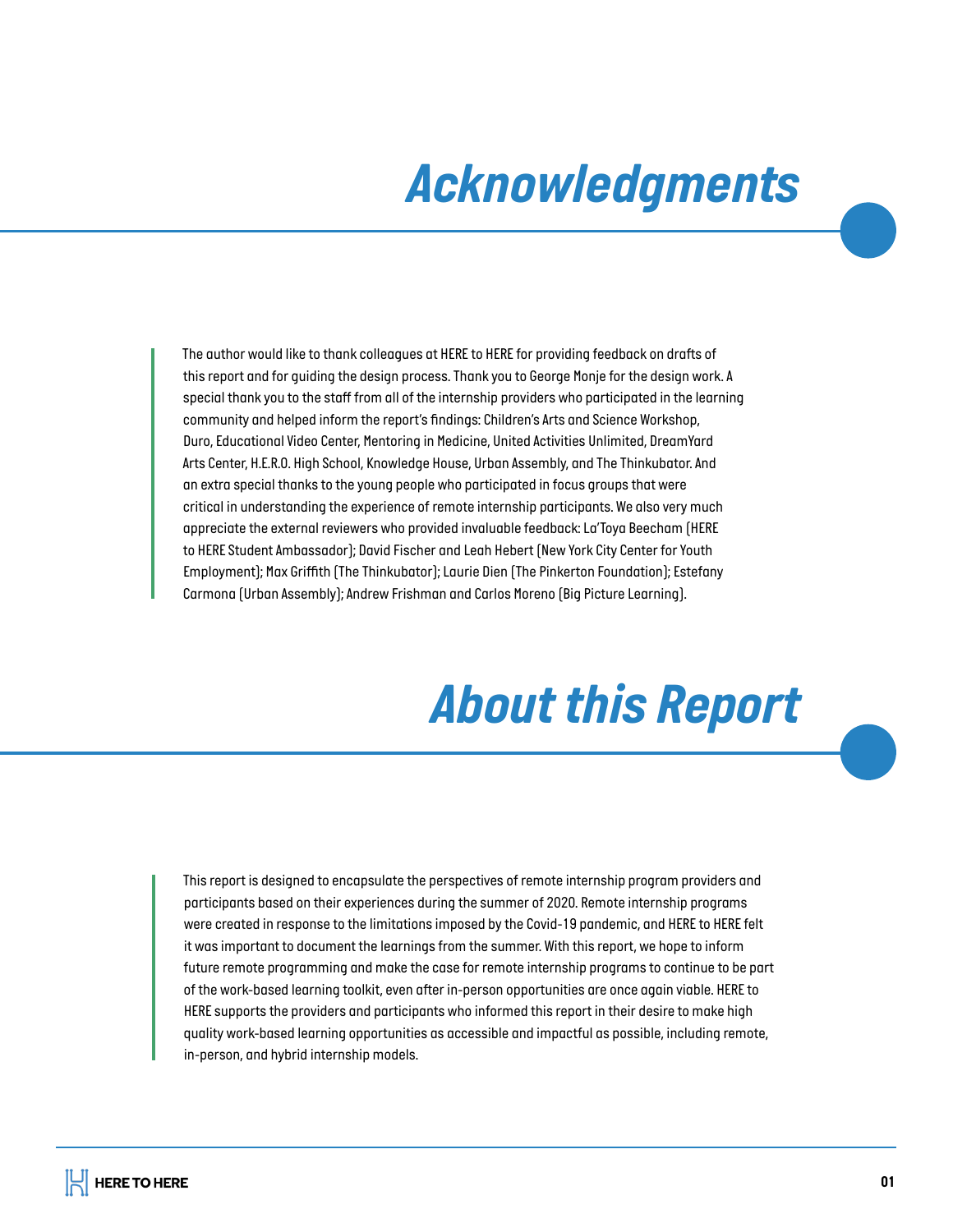

| 03 | <b>Introduction</b>                                                                                                                               |
|----|---------------------------------------------------------------------------------------------------------------------------------------------------|
| 05 | Remote Internships Offer Many of the Same Benefits to Participants as In-<br><b>Person Experiences, and Have Unique Value</b>                     |
| 11 | <b>Participants and Providers Believe Students Should Continue Having</b><br><b>Access to Remote Opportunities, Even in a Post-Pandemic World</b> |
| 13 | Standards of Practice — Such as HERE to HERE's Key Distinguishers — are<br><b>Critical Supports for Effective Work-Based Learning Programs</b>    |
| 16 | <b>Conclusion and Recomendations</b>                                                                                                              |
| 19 | <b>Appendix I</b>                                                                                                                                 |
| 23 | <b>Appendix II - Case Study</b>                                                                                                                   |
| 26 | <b>End Notes</b>                                                                                                                                  |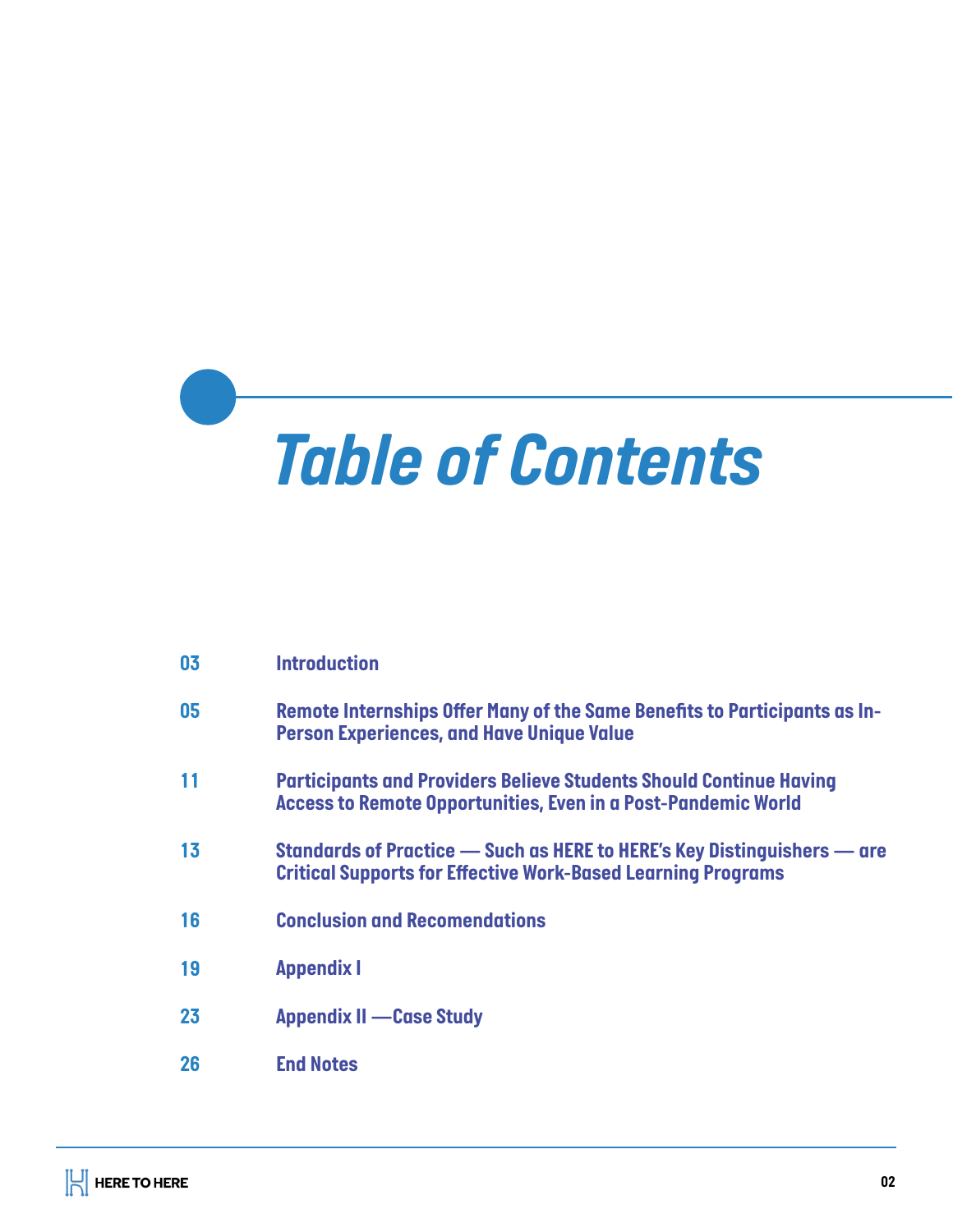# *Introduction*

*In the lead up to the summer of 2020, with the Covid-19 pandemic causing unimaginable harm to New York City, the Mayor sought to ease the fiscal pain caused by the crisis — and manage the city's public health response — by eliminating the Summer Youth Employment Program (SYEP). This decision impacted approximately 75,000 young people who would be missing out on an opportunity to gain work experience and earn extra income for their family during the summer. Ultimately, due to pressure from advocates, the City restored nearly half of those slots for remote SYEP experiences. By the time the City announced the partial restoration of SYEP, several organizations had stepped into the void and put together programs that would provide young people with valuable remote internship opportunities.* 

# *Key Findings*

*The participants, providers, and other stakeholders that brought these programs to life deserve credit for ensuring that young people were still able to engage in internship and work-based learning opportunities over the summer of 2020. In doing so, they have provided a template for how we can engage in this kind of work during the remainder of the pandemic. Perhaps more importantly, it has shown how we might leverage technology and provide more opportunities — and more innovation — to the conventional set of work-based learning offerings even as things return to normal. In our research, we found that remote internship programs were of significant benefit to participants. Providers and young people see value in continuing to engage in virtual work-based learning experiences, whether they are necessitated by factors such as the pandemic or not. Rather than substituting for inperson experiences as they did during the summer, remote opportunities should be added to the existing set of work-based learning offerings. Later in this report, we discuss some of the areas for which remote experiences are particularly promising and could be prioritized.* 

*HERE to HERE was among the organizations committed to ensuring that young people in the Bronx would still be able to participate in summer learning and work and accrue many of the*  benefits that in-person work-based learning experiences are designed to offer. Building off *our work identifying the essential elements of work-based learning in multiple settings the Key Distinguishers of Work-based Learning<sup>1</sup> — we developed a similar set of standards for virtual internship and project-based learning experiences.<sup>2</sup>*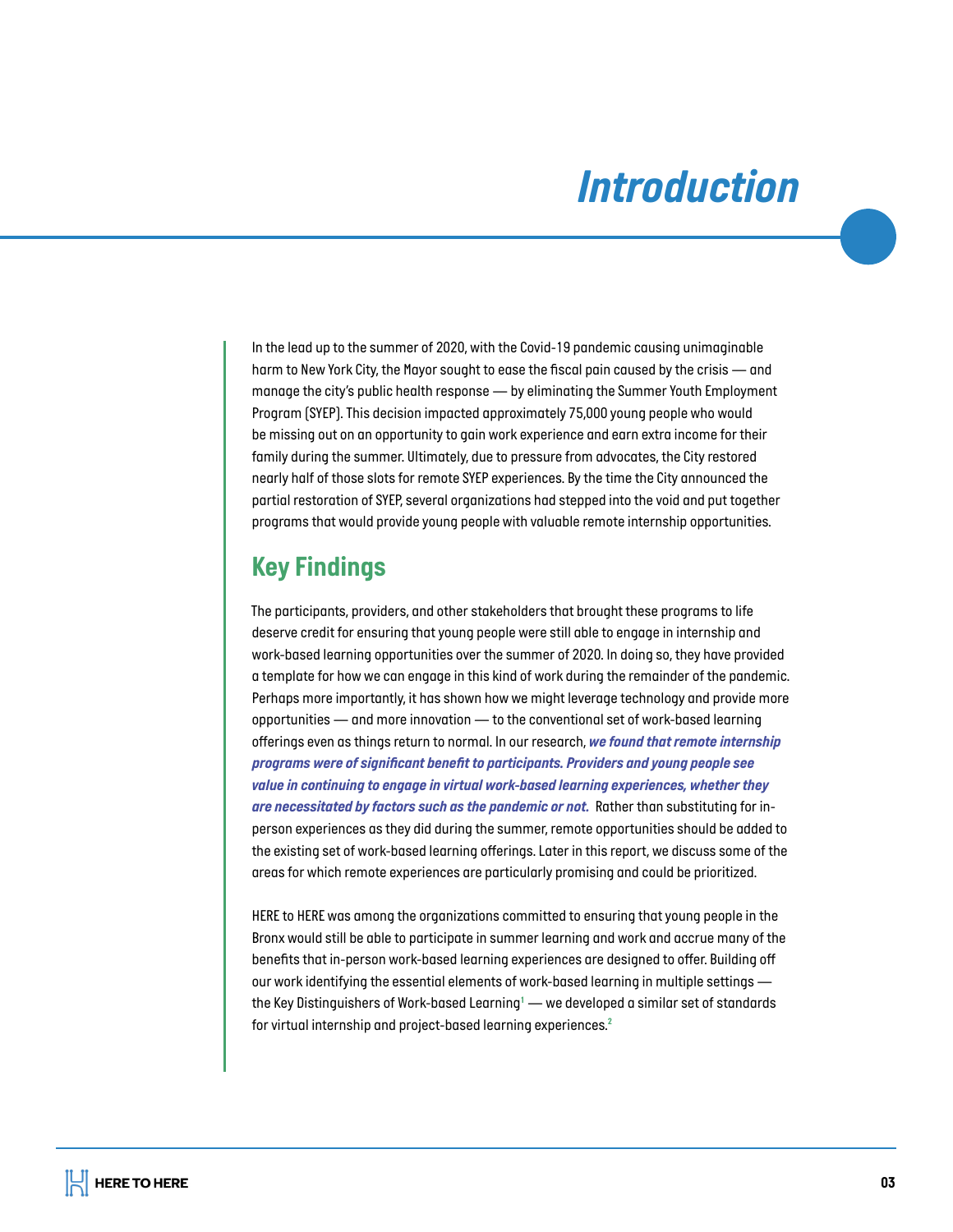*HERE to HERE issued a request-for-proposals (RFP) including a requirement that applicants address how they would adhere to the Key Distinguishers in their virtual summer internship programs. Funding — through the Bronx Community Relief Effort — was awarded to five community-based organizations (CBOs) with program offerings ranging from career exploration to public health initiatives, to a computer-aided design (CAD) competition.<sup>3</sup>*

*Additional summer programs receiving funding from the Bronx Community Relief Effort joined these five programs to form a community of practice so that organizations could collectively address any challenges they were facing and discuss best practices.<sup>4</sup> Conversations with and between providers, as well as a series of focus groups with program participants, inform this report. The outline for this report along with key findings are below.*

#### *I. Remote internships offer many of the same benefits to participants as in-person experiences, and have unique value.*

- *Participants were able to grow both transferable and occupation-specific skills depending on the program they were involved in. Young people frequently cited improving their communication and collaboration skills as a benefit of their program.*
- *Remote internships allowed students to build a set of skills that are particularly important in remote settings, but are increasingly valued and necessary in in-person workplace settings including collaborating using Google docs and creating online presentations.*

#### *II. Participants and providers believe students should continue having access to remote opportunities, even in a post-pandemic world.*

- **For participants, some of the primary benefits of the remote internship model include the** *convenience and flexibility that they afford.*
- *Providers feel that remote experiences are a way to open up opportunities to more young people, and to innovate in ways that in-person opportunities don't always allow, including during the school year.*
- *While remote experiences could be utilized for a variety of work-based learning activities moving forward, there is particular promise in remote experiences for career exploration, project-based learning, and efforts to address the needs of local communities.*

#### *III. Standards of practice — such as HERE to HERE's Key Distinguishers — are critical supports for effective work-based learning programs.*

*Many of the potential challenges of remote work-based learning experiences were mitigated because providers and other stakeholders were aligned on common standards of practice before the experiences began.*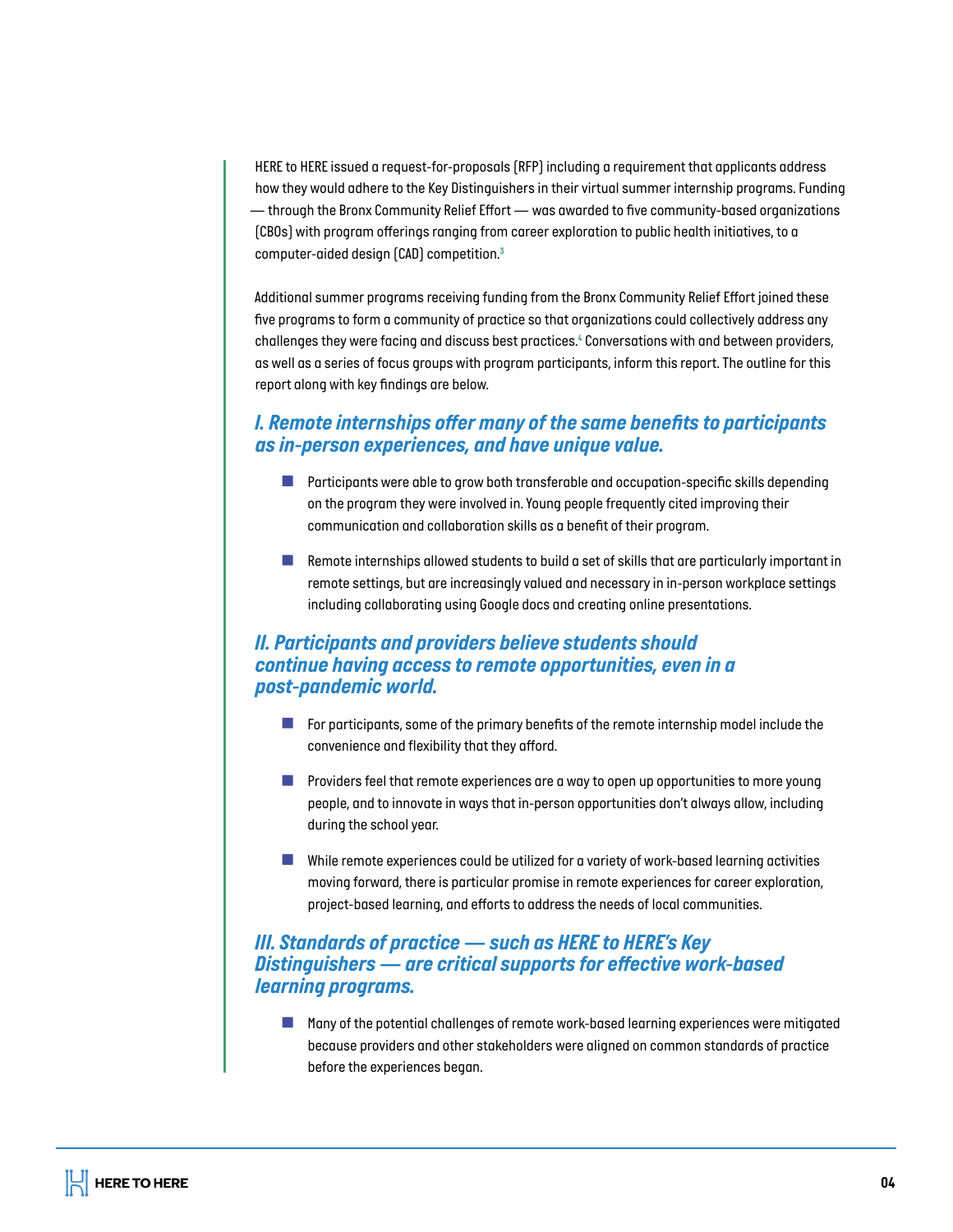*Among the areas highlighted by the Key Distinguishers that proved valuable to participants and providers were ensuring technology needs were met, and fostering connections between participants and their peers, mentors, and industry professionals.*

# *Summary of Recommendations*

*HERE to HERE proposes the following recommendations to increase the prevalence and improve the quality of work-based learning, with remote internships as an important addition to the toolbox of work-based learning activities:*

- $\mathcal{L}_{\mathcal{A}}$ *Develop more opportunities for credited remote internships through high school/ community-based organization (CBO) partnerships that occur during the school-year and during school hours*
- *Ensure high quality by utilizing standards of practice such as HERE to HERE's Key Distinguishers*
- *Clarify the role of schools and providers, including the settings in which specific knowledge and competencies should be gained*
- *Enable students to build on their summer experiences by facilitating participation in related courses or programs, including those they may not typically have access to*
- $\vert \cdot \vert$ *Ensure schools and CBOs have capacity to support a range of participant needs*

*The remainder of this report discusses the key themes that emerged from our research on the summer's remote internship programs as well as implications for the future of work-based learning.*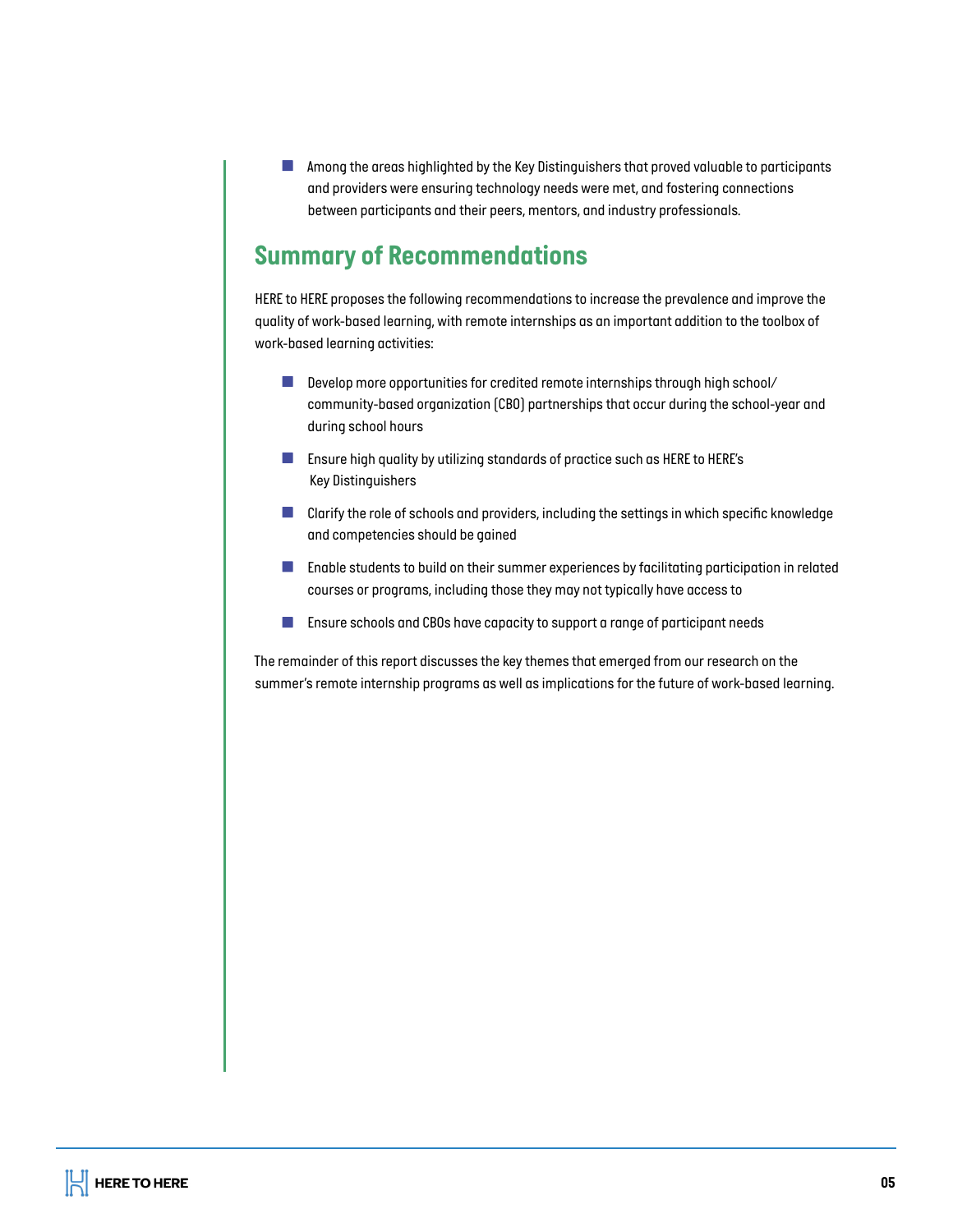# *Remote Internships Offer Many of the Same Benefits to Participants as In-Person Experiences, and Have Unique Value*

*Young people cited a number of benefits from their participation in virtual internships over the summer. While there were elements of the in-person experience that participants regretted not having, the virtual internships were able to offer many of the same elements as in-person experiences. By nature of being remote, participants were also able to develop computer and online skills that will be valuable across settings. This suggests that while in-person experiences retain tremendous value, particularly for certain types of experiences, there are other types of opportunities where a remote internship can be nearly as beneficial and even hold distinct advantages to the in-person model. Below, we discuss the broad areas in which participants experienced the greatest benefits from the summer's remote internships.* 

*"This was the first internship where it was trying to prepare for my future. I feel like this program was very beneficial...Before I didn't have a sense of what I wanted for my career and the future; I have a sense now because of the program." —Remote Internship Participant*

### *Virtual Internships Helped Young People Plan for the Future*

*HERE to HERE believes that work-based learning — specifically, the career exploration aspect should help students gain various types of knowledge throughout their secondary school experience in order to make informed postsecondary choices. First, students should have an opportunity to learn about themselves: what are their interests and aptitudes? Secondly, students should gain an understanding of the labor market: what kinds of industries and occupations align with their interests; how much do different job types pay; which fields are most in-demand? And finally, students should learn about the steps they would need to take to pursue a career in a given field: does a particular occupation typically require a college degree; what field of study should one pursue to work in a certain industry; what kind of skills and credentials does one need to acquire? With this knowledge, students can make more informed choices about the types of opportunities they pursue as they get older, and the specific occupational skills they should focus on.*

*Several of the virtual internship programs funded by HERE to HERE and The Bronx Community Relief Effort included a career exploration component. Providers, using online tools, exercises and activities,*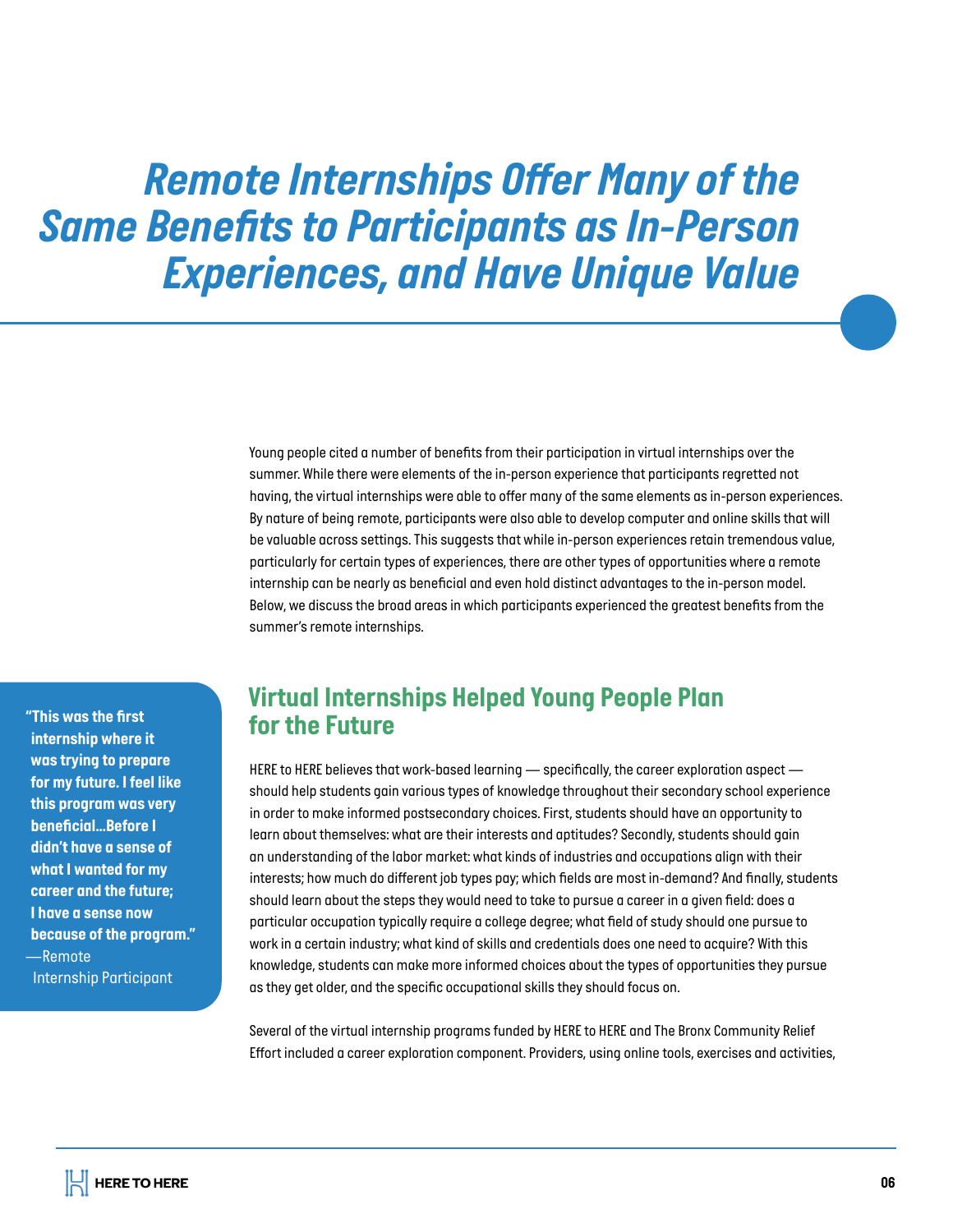*and facilitation from supervisors and mentors, were able to work with students so that they could learn about their interests, careers, and the necessary steps to enter into different industries and occupations.*

*"The career exploration program actually made me look more into the things I need to do, the goals I need in order to be successful in the career path I want to go for. Also, learning about other careers — it made me feel like that's not the only choice I have. I really enjoyed it because I got to learn more about my strengths and weaknesses and the things I have to work for every day, the goals I want to reach to become a better person in many aspects."*

*— Remote internship participant* 

*"Now I know what education, training and certification requirements I would need to get to the place I want to be for the careers I want to do." — Remote internship participant*

### *Participants Were Able to Build Skills*

*HERE to HERE believes that early internship experiences, in particular, are where young people should be gaining transferable skills that are necessary across industries. Whether they were in programs geared toward broader career exploration, or an experience connected to a specific industry such as digital media or advanced manufacturing, remote internship participants were able to gain meaningful skills during their experience. These skills, including communication, time-management, professionalism, and teamwork were all cited by young people as being benefits of their participation in virtual internships. In the chart below, we see that communication was the skill in which participants appear to have exhibited the greatest growth.5*



Pre-internship Post-internship

Share of Respondents Reporting Feeling Very or Somewhat Confident in Skill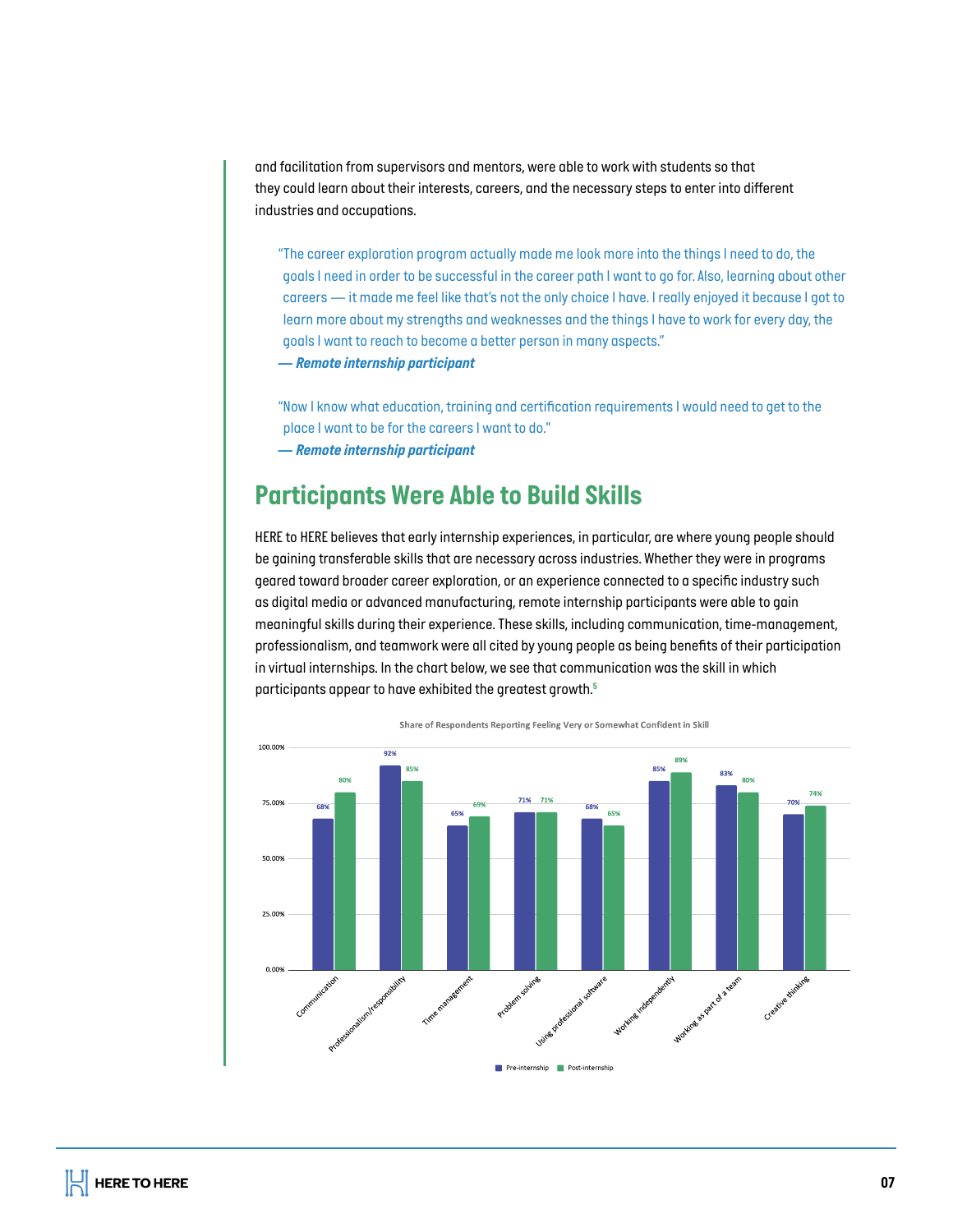*Many participants also received training on specific occupational skills that, in many cases, can transfer across industries. Participants at the Educational Video Center learned how to produce and edit videos; at Duro, young people used computer-aided design (CAD) to create new products and pitch those products to industry professionals. In other programs, young people gained experience in public health strategies and outreach or coding and web design.*

*"I was able to learn different things with editing, and things related to videography and media. I also learned how to work as a team member. I'm so glad that I did this." — Remote internship participant* 

# *Remote Internships Offer Unique Skill Development Opportunities*

*By nature of being remote, virtual internships also taught students a set of skills that are particularly important in remote settings, but are increasingly valued and necessary across workplace settings. Virtual internships provided experience to participants in using online meeting platforms such as Zoom, using social media and digital design tools, working collaboratively in Google documents, conducting online research, and presenting for an online audience. Even before the pandemic, these are skills that were increasing in value to employers, and are certain to be of importance even when most work is not being conducted remotely.*

*"It helped me build my communication skills. My last internship I had to present to members of the New York City Department of Education. This job also helped with my communication skills and knowledge for how to do things over Zoom. The skills from the last internship transferred and I could build upon them."*

*— Remote internship participant* 

### *Participants Were Able to Develop Valuable Relationships*

*Research points to the importance of social capital — one's network of relationships and personal connections — as well as the difficulty many young people of color from low-income communities face in accessing opportunities that expand their professional networks.<sup>6</sup> In addition to helping young people develop their skills, internships and other forms of work-based learning can create meaningful connections between young people and their peers, supervisors and mentors, and industry professionals.* 

*Without intentional efforts on the part of providers, there is a possibility for remote internships to feel isolating for participants. Some young people we heard from did report feeling isolated, and would have enjoyed more opportunities to engage with their peers outside of the professional context. In other cases, participants felt isolated initially, but, as they became more comfortable with the*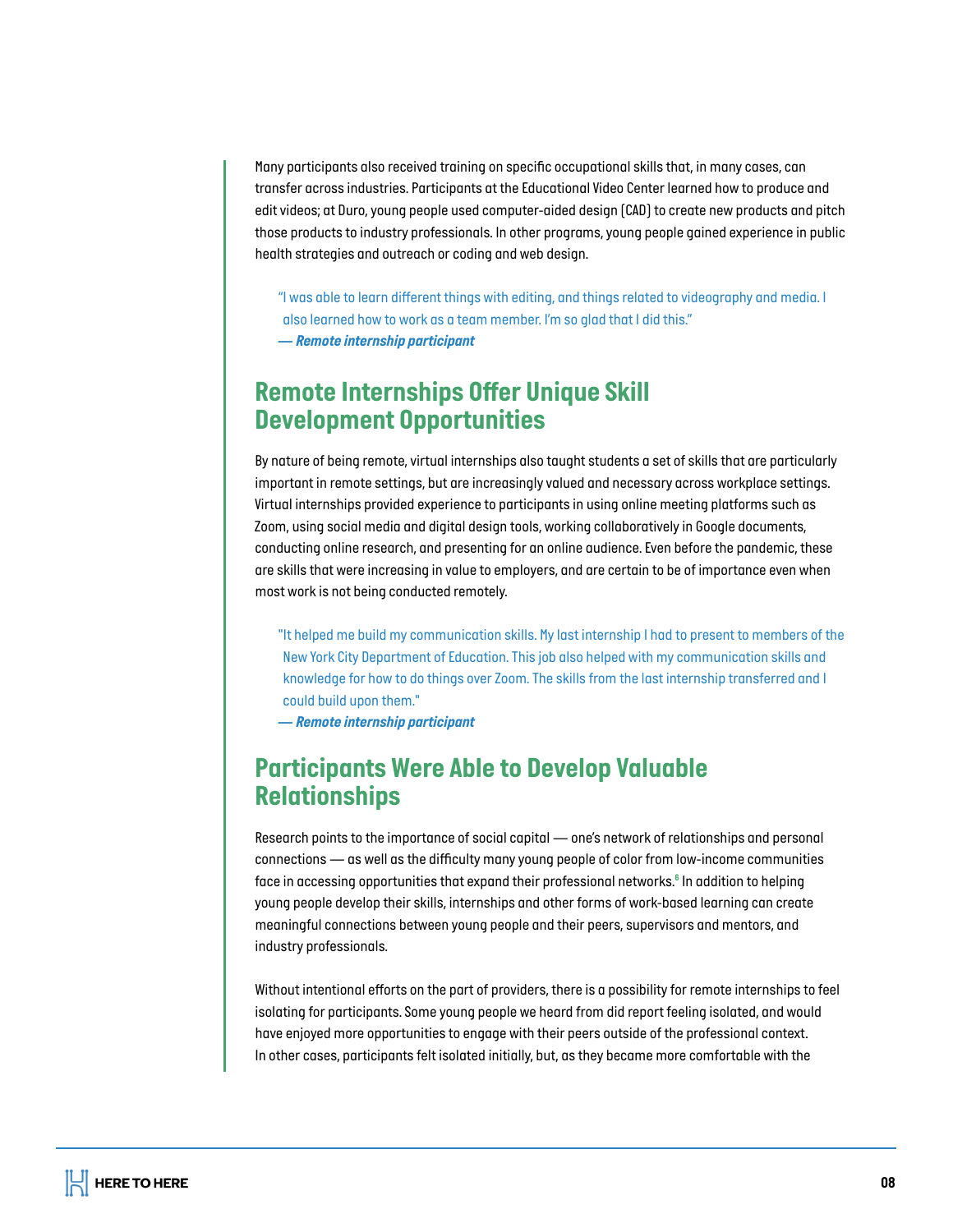*technology, were able to create and utilize spaces for engagement with their peers. Most participants we heard from said they were able to experience social connections, thanks to the structure of programs that included doing work in teams, utilizing breakout rooms and online communications platforms, and creating spaces for casual conversations.* 

*"You would see in the Discord [online communication platform] channels, students helping each other, and that really created some bonds. And we have students who are saying that they have made lifelong friends, and this program really helped to build their self esteem. Ultimately the most powerful force in a teenagers life is peer pressure, and because their peers are all pressuring them to get their projects done, it really created this spiral upward effect where people are pitching in where they could to support each other's project." — Remote internship provider* 

*"We would get together and do a debate style conversation where we would introduce topics and it would get everyone out of their shell to go back and forth, to interact with people from other cohorts, people they didn't see every day, who weren't in their particular breakout rooms… They loved the debates. It took away pressure from having to do the task that was assigned. But everything related back to the issues they were researching."*

*— Remote internship provider*

*Students in remote internships were also assigned mentors with whom they could address issues and come to for advice. Participants and providers both found the mentors to be vitally important, so much so that some providers wish they had empowered their mentors with even more responsibility. Mentors were typically most helpful with issues related to participant engagement, but some providers felt they could also be utilized as sources of information for participants on stipends and other logistics. Some programs recruited college students to be mentors for participants in their program. These types of arrangements were beneficial not only to program participants, but to the mentors themselves.* 

*"I had a mentor meeting every Friday. Every time I had a problem she would go over it with me and I would learn some new things."*

*— Remote internship participant*

*"I was thinking the mentors were going to do something specific; in the end, mentors were helping with everything. Once [a participant] makes the connection with somebody, then they think it's the whole package. We can't limit the roles of the mentors going forward." — Remote internship provider*

*Despite the remote nature of the summer's internships, young people were still able to make professional connections, and several providers we heard from actually noted that it was easier to secure guest speakers and other professionals to engage with program participants in a virtual setting. Participants spoke highly of their exposure to guest speakers and opportunities to interview industry professionals.*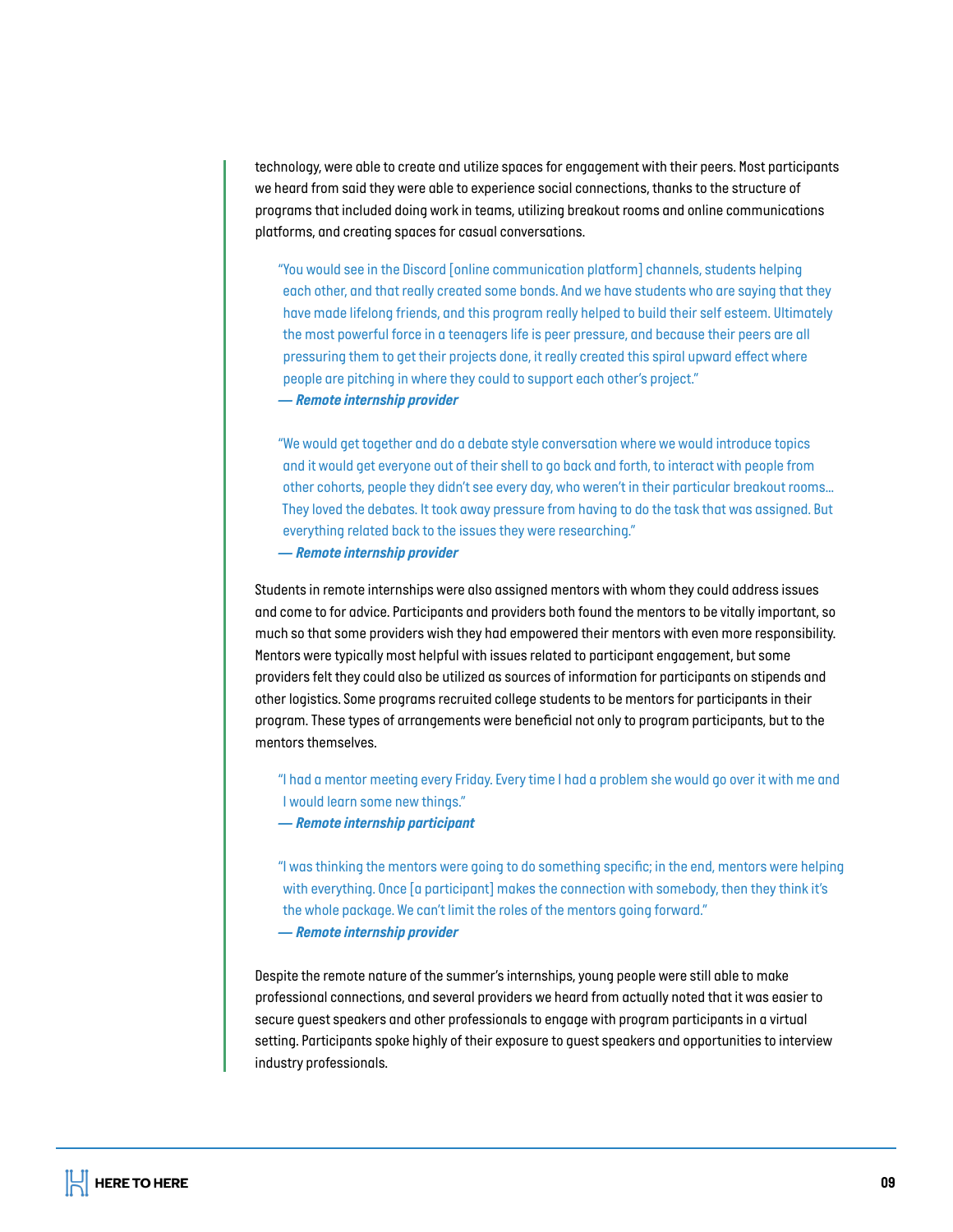*"[I liked] interviewing professionals that are in the field already and people that are successful. From the interviews, I could see the different steps they took to get to the point where they are now and how important it is to spread your network and let people know what you're doing." — Remote internship participant*

*"I liked how every Wednesday there was a guest speaker talking about their career, because it opened our eyes about careers we didn't know about. We learned about etiquette, being professional — it really helped me become a more professional person. I can use that in the future for job interviews and meeting with new people."*

*— Remote internship participant*

### *Remote Internships Enabled Participants to Have Meaningful Impacts on Their Community*

*The summer's remote internships programs provided many participants with opportunities to positively impact their community, something that the young people we heard from appreciated a great deal. With the COVID-19 pandemic and issues of racial injustice particularly impacting the communities where many participants live, the virtual internships offered an opportunity for young people to meaningfully contribute to the response and dialogue focused on these social, economic, and health crises. At H.E.R.O. High, for example, students conducted outreach to community members to ensure their basic needs were being met and direct them to vital resources when appropriate. Participants in the Mentoring in Medicine program created public health messages across a range of formats to ensure community residents had accurate information on the pandemic. And at the Educational Video Center, students studied and created videos about the Black Lives Matter movement and related issues impacting their community. Many of the students expressed that they felt it was important to work on these kinds of issues, and view work within the community differently than they had prior to their internship.*

*"There is a stigma around community work and now I see community work as something more meaningful to me because it helps people and communities that need that help. Community service is something that not a lot of people love to do. I see it now as something that can make a big impact. You're really helping the community and you get a chance to reflect on how to help the community and how to do better as a person." — Remote internship participant*

*"It helped me figure out something I'm really interested in — helping my community and finding ways to solve current issues that have a great impact on us. It helped me realize I can make a difference and I can do something that can help and benefit others."*

*— Remote internship participant*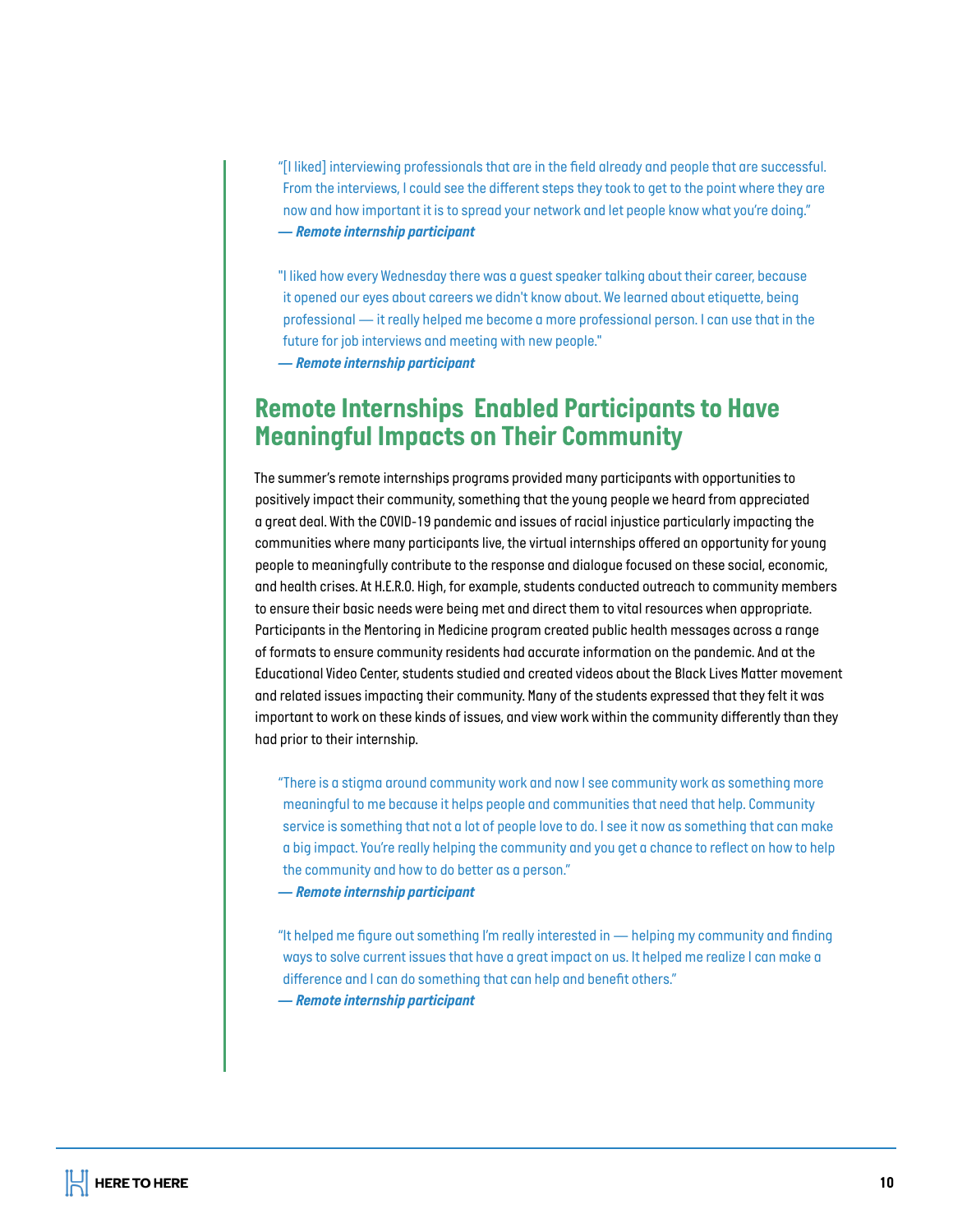# *Participants Wanted to Build on their Remote Experience*

*Participants in remote internships over the summer expressed a strong desire to build on the work they did in the summer, and providers and schools were eager to create opportunities for young people to do so. According to one provider:*

*"Students kept on saying, "What's next?" So we developed something next. We have approximately 30 virtual labs dealing with misinformation when it comes to Covid-19. Now students are super excited to go from a virtual lab to a physical lab. Students are going back to their schools and getting leadership at their schools to allow them to create a DNA lab. That was a nice surprise.*  It's really about what's next and building in continuity; that's something that we could have *thought of before but now we have put in place and it's creating a level of momentum that we didn't initially expect."*

*— Remote internship provider*

*Students were also interested in taking courses during the school year that helped them build on their summer experiences — and to have project-based learning integrated into their classes — but such classes are often not available. Providers see the value of carrying the summer's work into the school year, but recognize that there is not often time and space to do so in a meaningful way.*

*"I would like to add on to what I learned in the summer, build more experience with it. I would like to take a class that builds off of my experience in the summer, make my experience better, and make my resume better. There aren't classes in my school that would allow me to do that." — Remote internship participant*

*There is clearly an interest in having young people build on their summer experiences during the school year. It is worth taking a closer look at the obstacles that prevent this from occurring more naturally, and examining how students, educators, and providers can work together to make these opportunities more widely available.*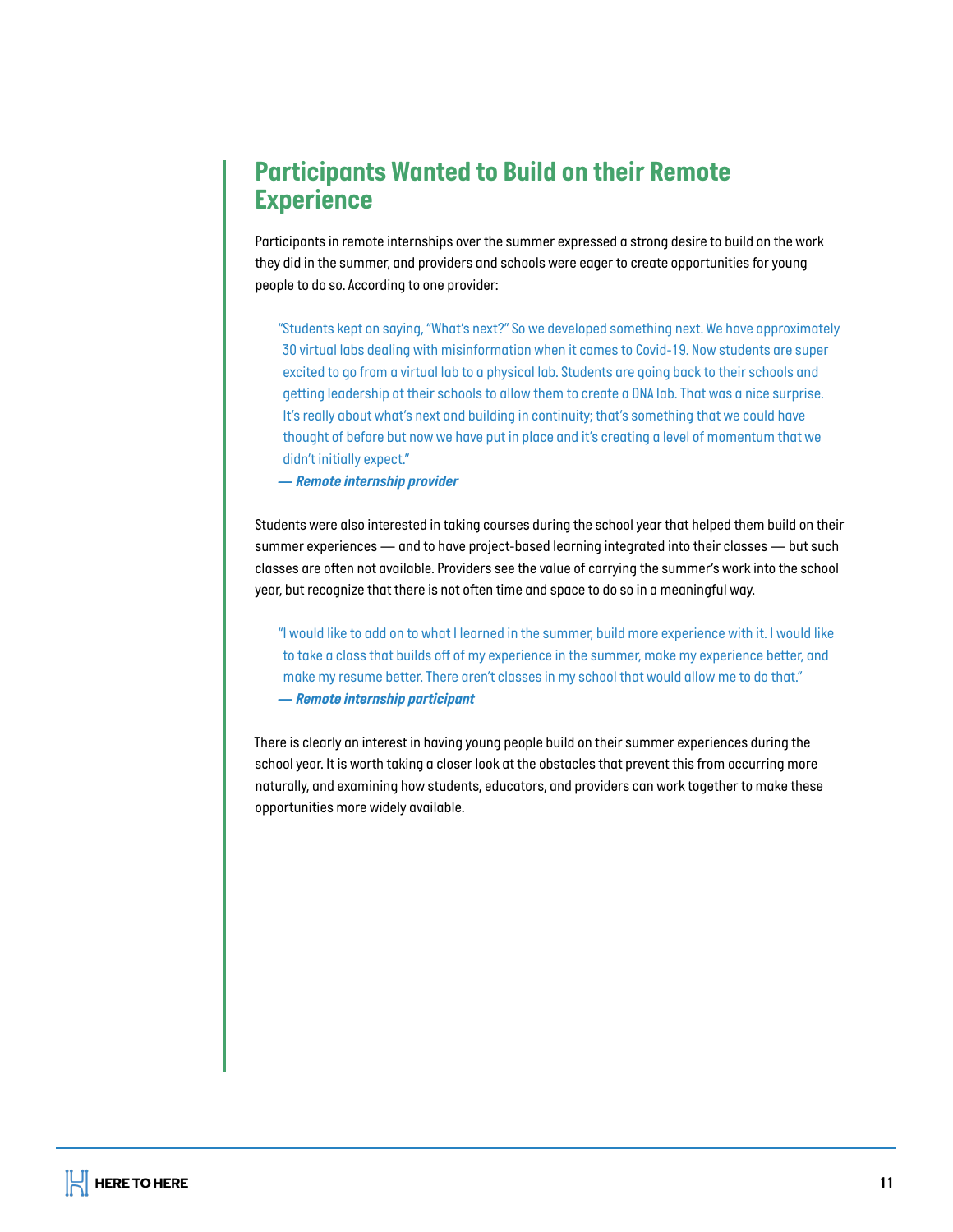# *Participants and Providers Believe Students Should Continue Having Access to Remote Opportunities, Even in a Post-Pandemic World*

 *I feel like school should include more career exploration so students could have an idea of why they want to go to college. We should have more career exploration because not all careers involve college; it's better to tell students about different careers so they know what to do.*

*—Remote Internship Participant* *The students and providers we heard from overwhelmingly support the idea of continuing to utilize remote internships even when circumstances allow for in-person experiences to resume. While there is recognition that in-person experiences provide value that can be difficult to replace, and not all types of experiences can be transitioned to a remote setting, there are many aspects of workbased learning that can be completed remotely or through a hybrid model. We found that there is particular promise in the remote format for career exploration, project-based learning, and efforts to address the needs of local communities. Ideally, such opportunities would not only be implemented by individual schools and CBOs, but would become part of the planning and program offerings of the City's relevant agencies (i.e. Department of Youth and Community Development, Department of Education, etc.). One possible approach is to position remote experiences in the areas mentioned above as the primary option for younger students to gain foundational skills, before moving on to more advanced, in-person opportunities as they progress through high school.* 

*For participants, some of the primary benefits of the remote internship model include convenience and flexibility. Young people mentioned that having a remote experience that allowed them to complete the work on their own time meant that they could participate in other experiences or part-time work that the more rigid structure of an in-person experience would not allow. Additionally, many young people are simply not able to take advantage of some opportunities that are not easily accessible or would require lengthy commutes. This is a particularly relevant point considering that many employers — particularly in certain industries of interest — are less geographically accessible to residents of low-income communities of color for whom such experiences can be especially beneficial. The remote internship mitigates these scheduling, access, and transportation issues.* 

*"Virtual internships would be really helpful during the school year; it would be helpful for us because we're doing school and we're also exploring our careers for what we want to do in the future."*

*— Remote internship participant*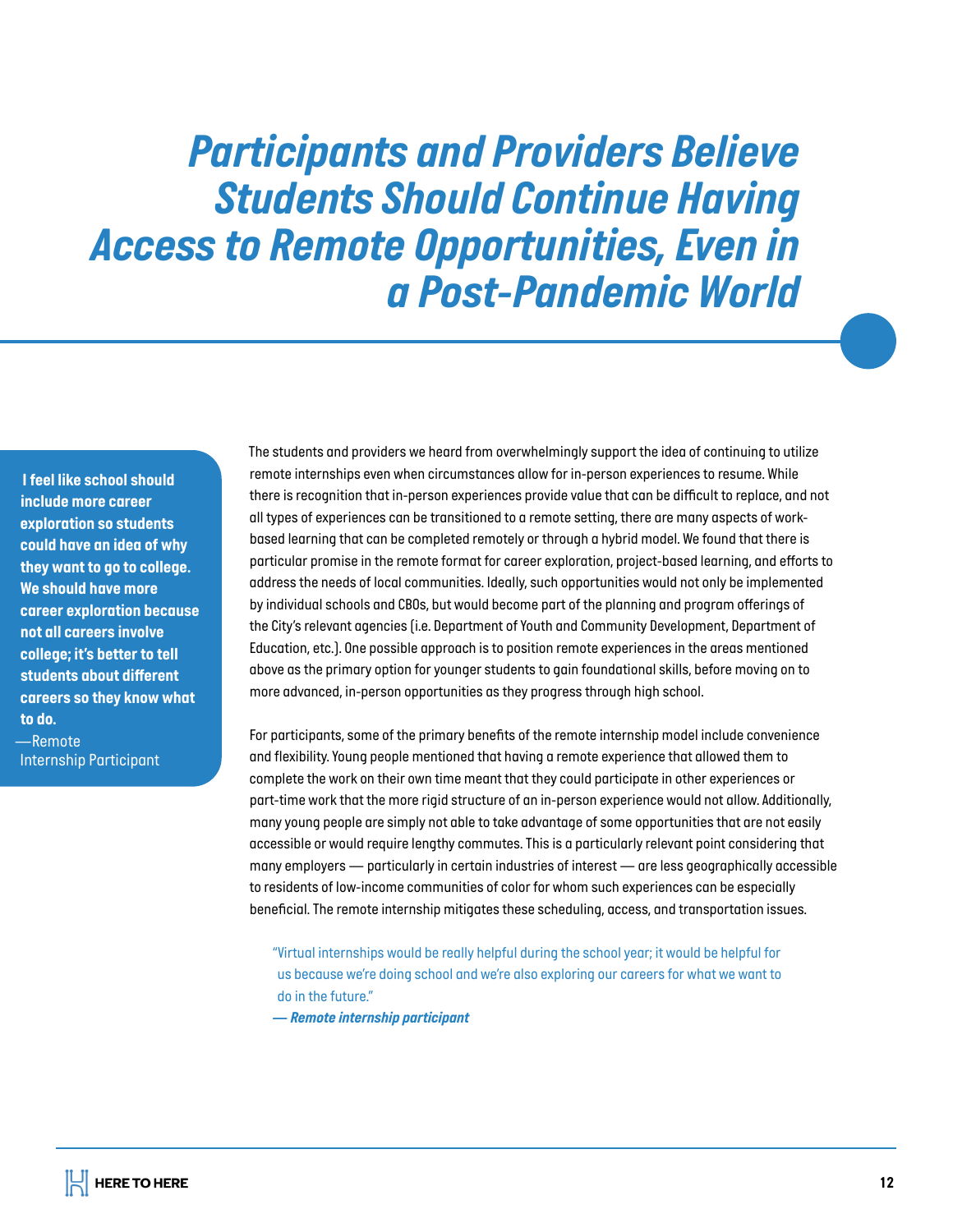*"We do need virtual internships because it would be much easier for us. Sometimes we can't go to certain places, we might have to do things at home. To do them online, it's going to be better for people who don't have a lot of time."*

*— Remote internship participant*

*Many young people are particularly eager to engage in more active career exploration while in school, something that could be done remotely and incorporated into a school's curriculum.*

*Providers also recognized several benefits of the remote model, including being able to offer a greater number and more varied opportunities. We mentioned earlier that some providers found it easier to secure guest speakers and other professionals to engage with program participants. Providers also appreciated that there was more room for them to innovate, including in the ways they shared information and resources with participants. This was particularly useful if a participant missed a session; the remote format made it much easier for the participant to access relevant materials or even view the entire session if it was recorded.*

*"[The remote model] creates additional ways to get access to work-based learning opportunities. It increases the volume of experiences that can be offered. It's an opportunity to innovate; there are outside the box things we can do as a result of the virtual setting to take into next year." — Remote internship provider*

*Standards of Practice — Such as HERE to HERE's Key Distinguishers — are Critical Supports for Effective Work-Based Learning Programs*

> *HERE to HERE's Key Distinguishers, which outlines the essential elements of high quality workbased learning programs, were utilized by many providers in their program design and planning. This allowed providers to prepare for and mitigate many of the challenges that were expected from the quick pivot to remote internships. The success of the summer's programs underscores the importance of having clear standards and expectations, such as those outlined by the Key*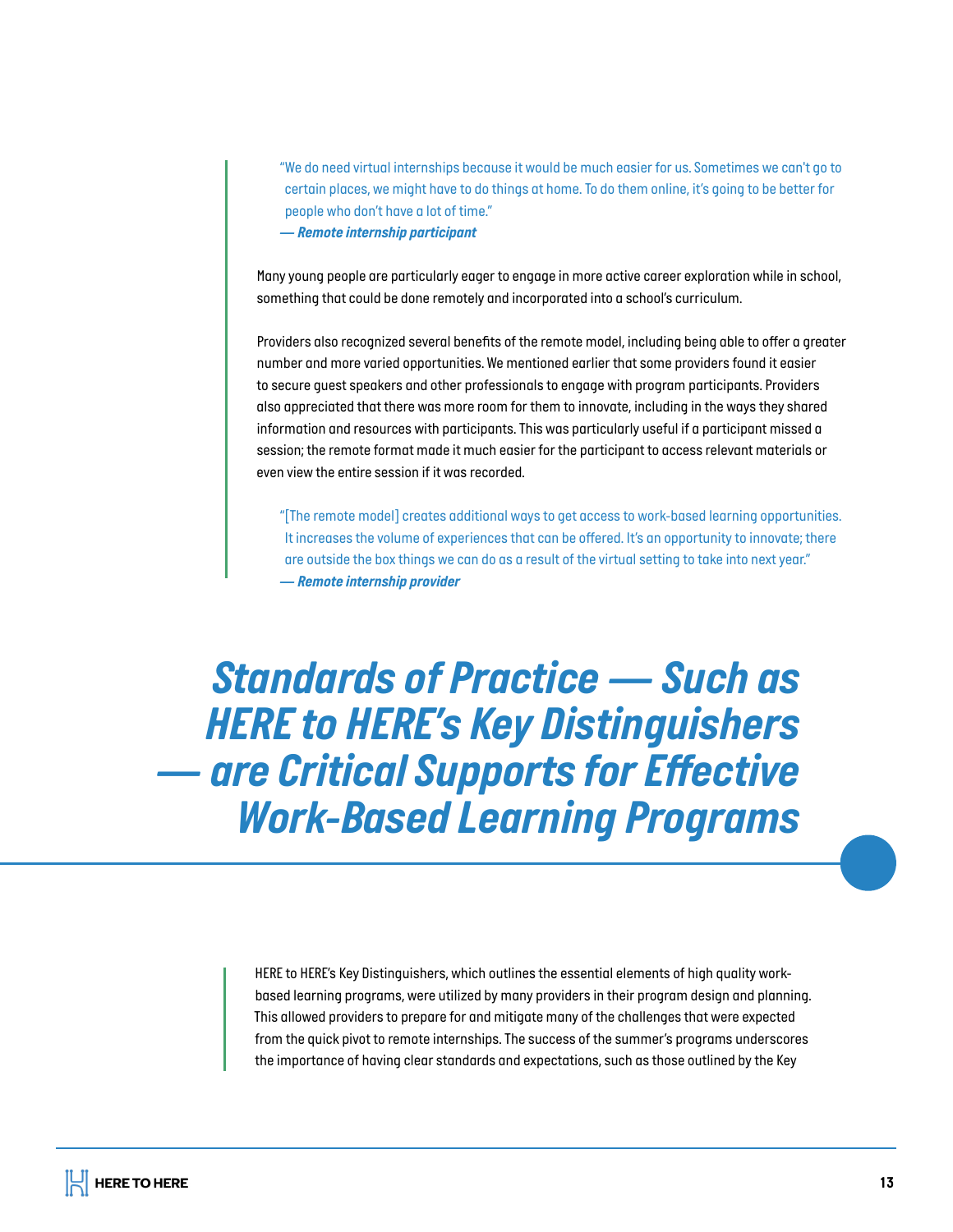*Distinguishers. Below, we look at some of the areas in which the Key Distinguishers helped address potential challenges and ensure participants were getting the most out of their experience.*

### *Technology Needs Must be Met*

*The most basic challenge for any young person seeking to engage in a remote experience is access to the necessary technology. At a minimum, participants needed a computer and reliable Internet access to properly engage in their internship (along with a suitable working environment at home). Internet access is an issue in many low-income communities in New York City, with nearly 1 in 4 households in some districts lacking home Internet access.<sup>7</sup>*

*The challenges of hardware and Internet access were substantially mitigated by the work of the Bronx Community Relief Effort, which provided laptops and Wi-Fi hotspots to Bronx high schools to be distributed to students. As a result of these efforts, challenges around technology were relatively scarce. The Key Distinguishers also guide providers to ensure that technology needs are met, including both access to necessary equipment and training in relevant platforms or software.* 

*Some students did report having occasional problems with their computers or Internet access, but were able to communicate with supervisors and mentors within their programs to troubleshoot issues as they arose. This underscores the importance of having clear expectations of providers related to meeting technology needs; providing training on how to use necessary technology and digital tools; and ensuring that participants have regular touch points where they can raise issues, all of which are highlighted in the Key Distinguishers. Employers who participate in work-based learning programs should also consider using any public funds they receive toward student technology needs.*

# *Encouraging Participant Engagement is Necessary, but Complicated*

*The Key Distinguishers also point to the importance of virtual programs fostering connections between participants and their peers, supervisors, mentors, and industry professionals. In order for these connections to occur, participants must be actively involved and engaged in the sessions. As mentioned earlier, providers utilized various methods to promote participant engagement, and most of the young people we heard from felt like they were able to make connections with peers, program staff, and professionals. However, the remote setting did mean it could be difficult to ensure that all participants were sufficiently engaged. The ability for a participant to "roll out of bed" and keep their camera off was a challenge for some providers. At the same time, providers were cognizant of the many legitimate reasons a young person might have for keeping their camera off — including Internet bandwidth issues — or otherwise not engaging as much as would be desirable. Providers we heard from recognized the importance of meeting the young people where they were, and working with them to encourage greater engagement while being understanding of their unique situations. As one provider put it, "How might we honor students' circumstances, but on the flip side, how do we navigate how important the social/community aspect is." Tools to foster participant engagement*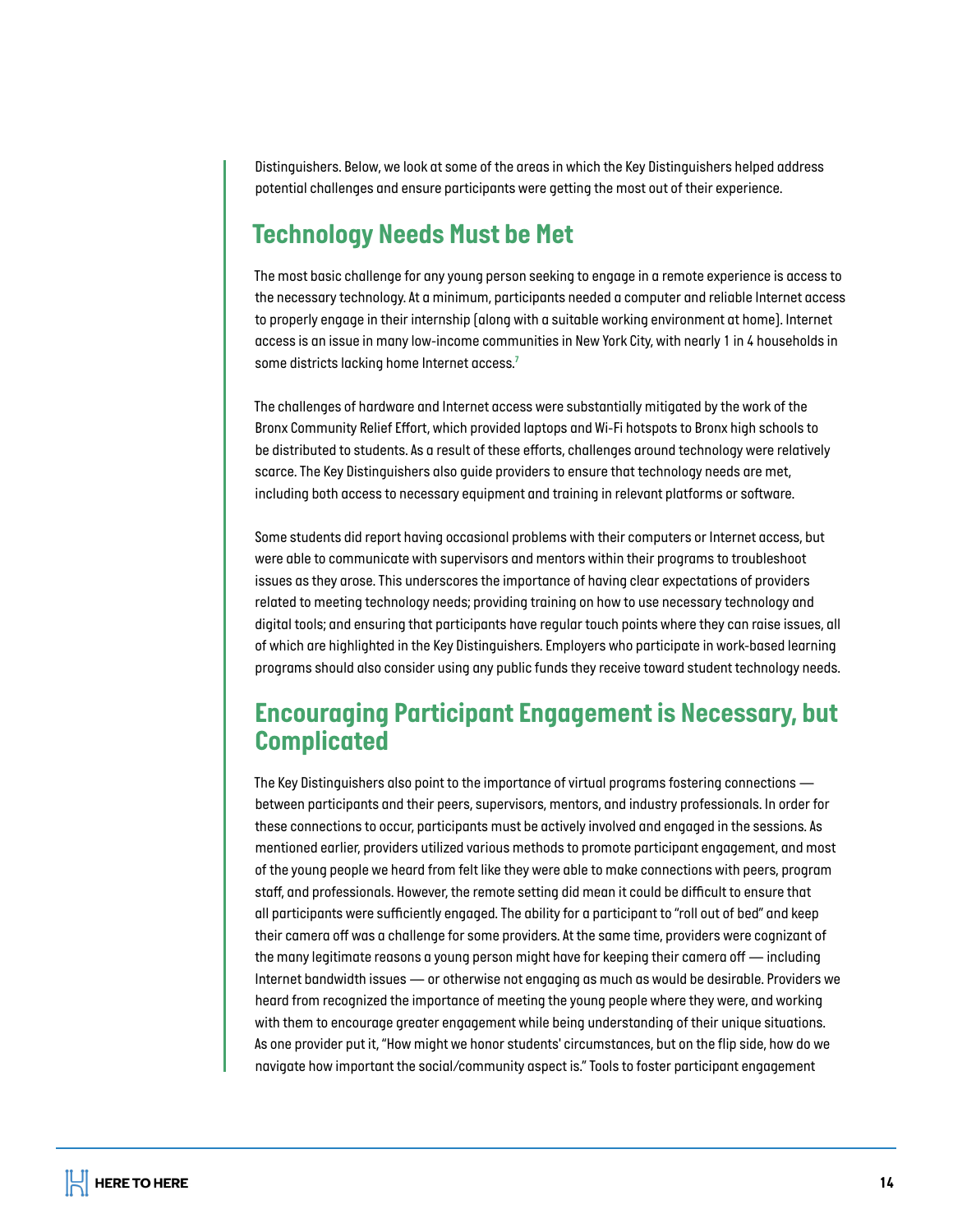*must be utilized throughout the program, from working to align experiences with student interests to having mentors who can work individually with a participant on challenges they may be facing.*

### *Providers Need Support in Helping Students Address Challenges*

*Providers recognize the importance of offering support to program participants that will help them overcome any challenges they may be facing in succeeding in their internship, as outlined by the Key Distinguishers. Having designated mentors in addition to supervisors, instructors, or facilitators can go a long way in addressing participant needs. However, there are a variety of challenges a young person may be dealing with, and providers — even with mentors — may not have the capacity or resources to offer the appropriate assistance. Providers mentioned that it was challenging for just one or two people to offer students the various types of support they needed. The Thinkubator — a CBO in the Bronx that offers innovative work-based learning models — partnered with local social work graduate school programs to secure interns who could help with student engagement, but also serve as a resource to support health and wellness for program participants. DreamYard partnered with CUNY to hire college-age mentors for participants in their summer program.*

### *Experiences Should Be Aligned with Student Interests and Promote Youth Voice*

*The Key Distinguishers call on programs to make sure internship experiences are aligned with student interests. For the summer's virtual internships, providers in many cases administered surveys to gauge student interests and allow them to select specific program components. For many students, this was their second opportunity to provide input into what their internship experience would entail. Before being matched to a site, students were provided descriptions of the various internship programs that were available and asked to rank their preferences. Most students we heard from received their first, or in some cases, second choice of internship site. The ability for students to select from several internship programs, and then make selections about the nature of their experience, helped participants get the most out of their internship opportunities. As one participant put it:*

*"I like the format of us getting to choose...what we want to do during the program… That helped a lot because I did it off my own interest, so I was researching for my own benefit. It was very beneficial and I learned a lot."*

*— Remote internship participant*

*This underscores the importance of programs that prioritize a deeper understanding of student interests and an intentional connection between those interests and work-based learning experiences, such as the school-based SYEP model. Another provider echoed this sentiment when discussing the importance of aligning participant experiences to their interests:*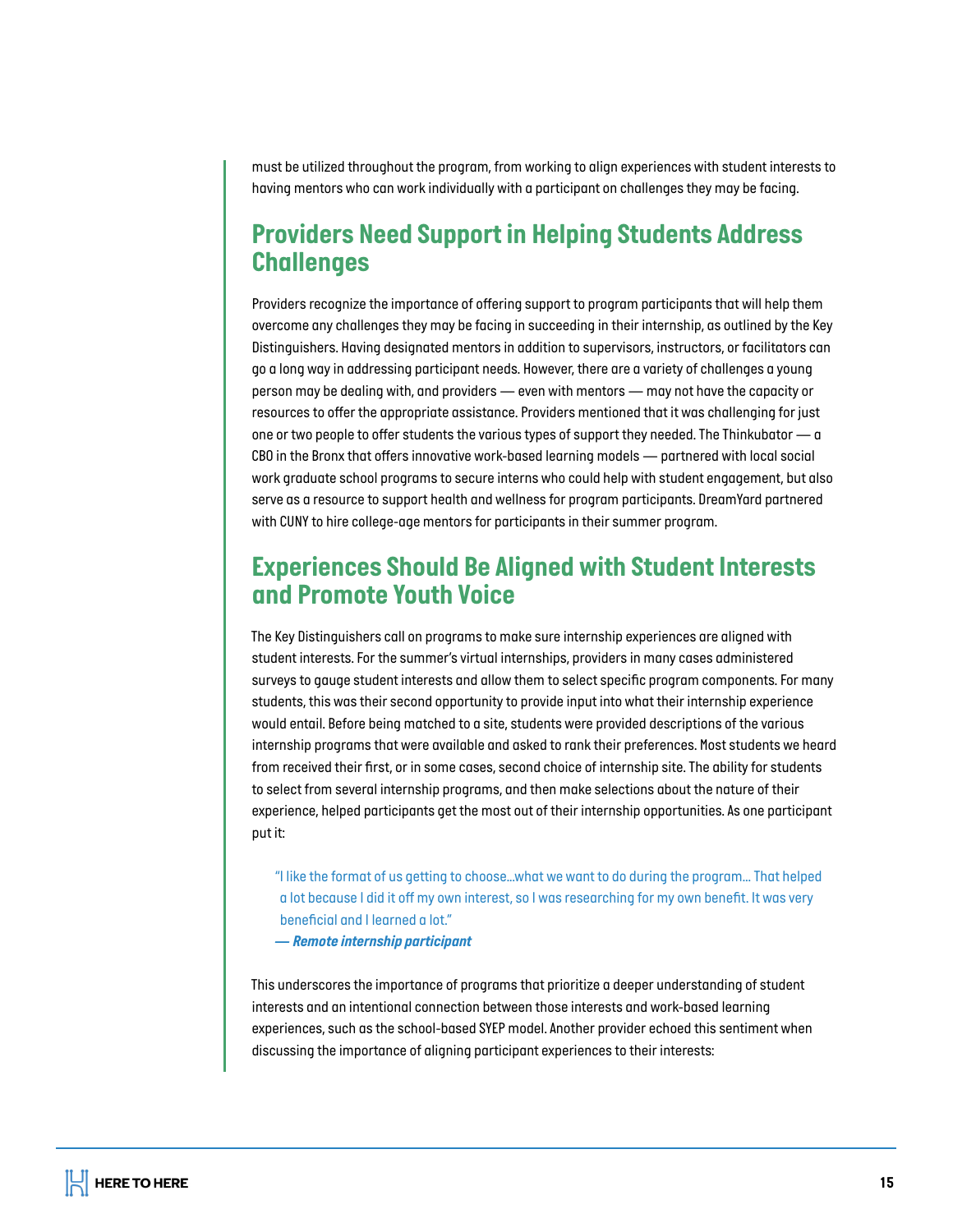*"Interest in the subject plays a huge role in engagement. We have too many instances in school where students are only doing things because it's the path that's set for them or to get some carrot that's outside of their satisfaction. I think it makes a huge difference for how they show up, even if they show up."*

*— Remote internship provider*

*It is a promising sign that more programs and providers are recognizing the importance of youth voice in their work. As described above, when students are allowed to inform the activities they participate in, there will be greater engagement and benefit to the student. Not only will the young person gain skills through the experiences they have chosen to participate in, but simply being afforded the agency to make such decisions can play a role in their personal development. The examples above illustrate the importance of having standards of practice to ensure program quality and effectiveness. The Key Distinguishers for Virtual Internships served as a guide for providers this summer, and HERE to HERE'S Key Distinguishes in other areas of work-based learning are similarly designed to be a valuable resource for the field.*

# *Conclusion and Recomendations*

*Remote internship programming for summer 2020 was developed as a response to what will hopefully be a once-in-a-generation global crisis that upended the way young people attended school and threatened to eliminate their ability to engage in meaningful summer experiences. Fortunately, thanks to the work of so many young people, providers, and others, those experiences were not lost. Not only were young people still able to engage in meaningful experiences, but remote internships have emerged as a tool to add to the work-based learning tool kit, potentially allowing for greater access to and innovation in work-based learning opportunities.*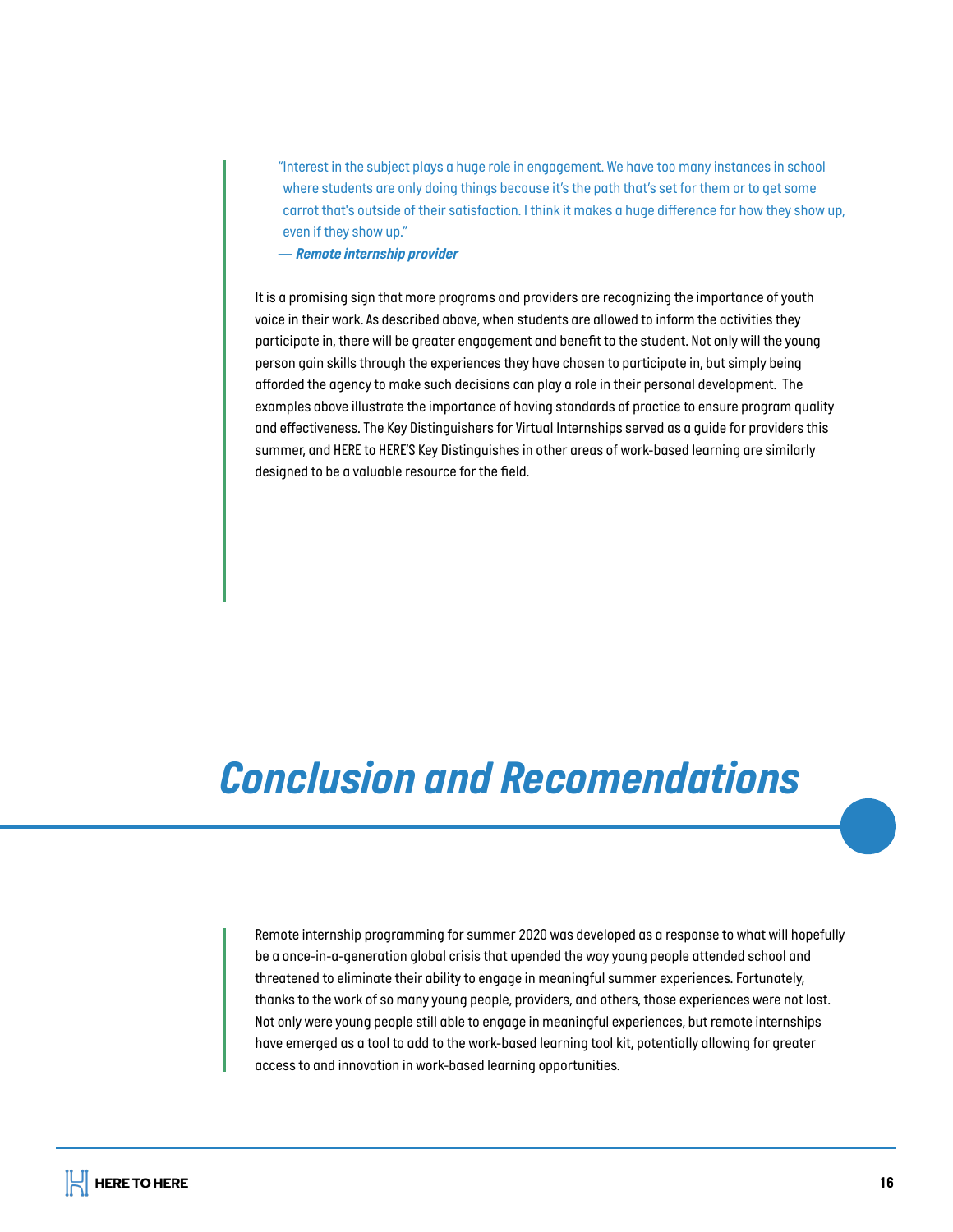*Based on learnings from the summer, and conversations with students and providers, HERE to HERE offers the following recommendations for the field to effectively integrate remote internships into the portfolio of work-based learning opportunities offered to students.*

#### *Develop more opportunities for credited remote internships through high school/community-based organization (CBO) partnerships that occur during the school-year and during school hours:*

*There is no reason that remote internship opportunities should be limited to the summer. As many young people we heard from noted, the flexibility that remote internships provide allow young people to engage in multiple opportunities at once and better balance school, work, and other responsibilities. Remote internships are particularly promising for young people to engage in career exploration, project-based learning, and efforts to address the needs of local communities. Remote*  internships should be structured so that participants are acquiring valuable knowledge and skills, and *should provide credit toward graduation. Schools and providers should work together to ensure that virtual internships are aligned with Career Development and Occupation Studies (CDOS) standards, which allows students to use work-based learning experiences to fulfill part of their requirements for a Regents diploma.* 

#### *Ensure high quality by utilizing standards of practice such as HERE to HERE's Key Distinguishers:*

*Many of the ways in which the summer's remote internship programs succeeded — and potential challenges were overcome — were through practices that providers were required to plan for and engage in. When issuing a request-for-proposals, HERE to HERE required all applicants to address how they would meet the Key Distinguishers for Virtual Internships, and engage in what research and onthe-ground experience suggest are the critical elements of a successful remote program. Of course, many providers would have engaged in some of these practices on their own, but the Key Distinguishers ensured that all participants in programs funded by the Bronx Community Relief Effort would benefit from the same essential components and programs would meet a high baseline level of quality.* 

#### *Clarify the role of schools and providers, including the settings in which specific knowledge and competencies should be gained:*

 *Remote internships offer an incredible opportunity for young people to learn skills that will serve them well in school, in future work-based learning and employment opportunities, and over the course of their professional career. However, there can be confusion over which skills students should be learning in a classroom so that they are prepared for an internship and which skills are better learned via a situated workplace learning opportunity. Schools and providers should work together using the Career Ready NYC framework developed by the New York City Center for Youth Employment — to determine the knowledge and skills that should be prioritized in school and workplace learning settings based on where a young person is in their career readiness trajectory. Relatedly, schools and providers should maintain communication throughout and following work experiences so that schools are aware of which students completed their experience and what skills they acquired. Ideally,*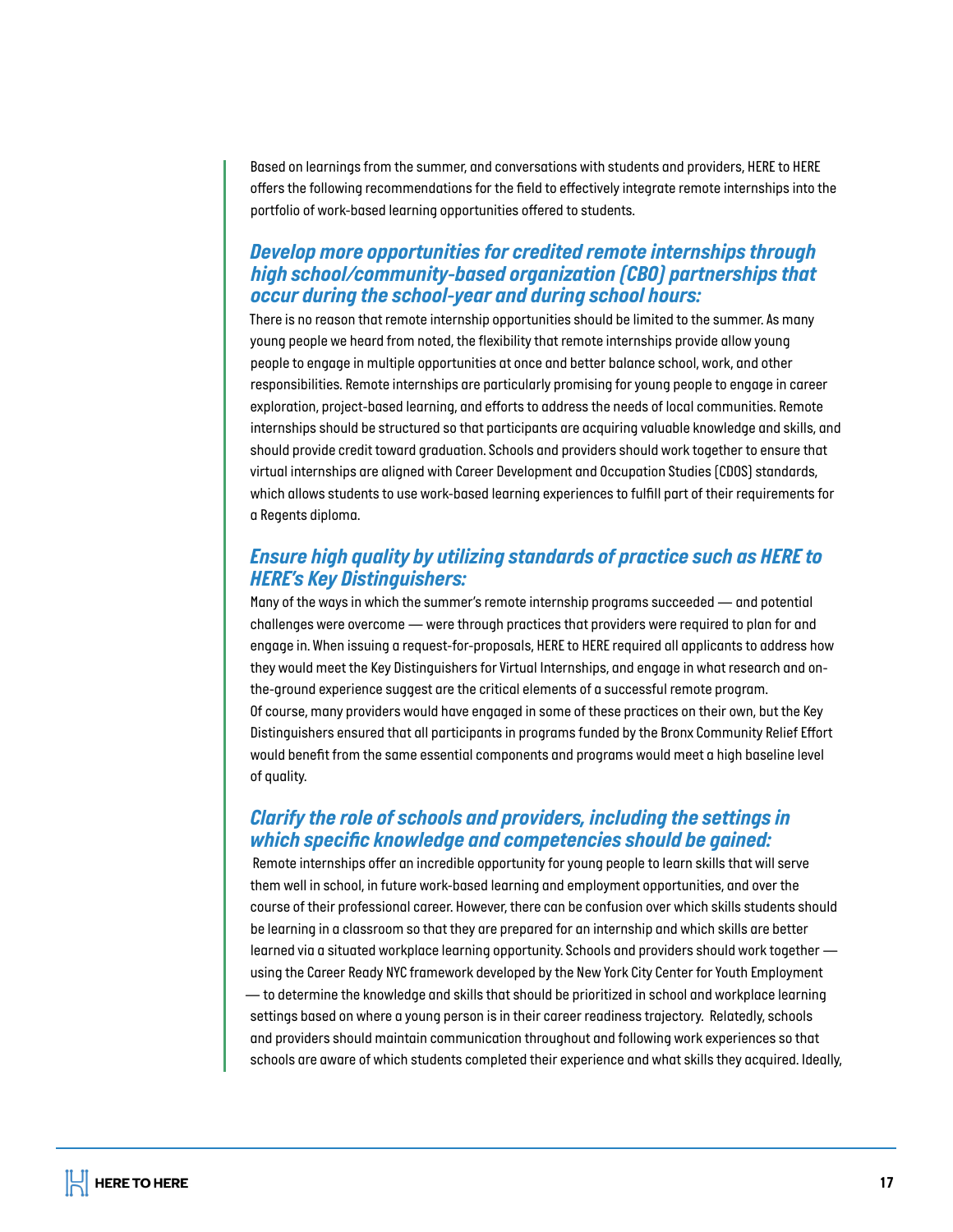*every school will have a work-based learning coordinator who can manage these communications between the school and CBO program staff.*

#### *Enable students to build on their summer experiences by facilitating participation in related courses or programs, including those they may not typically have access to:*

*A major challenge for schools, providers, and students is ensuring that young people are able to build on their summer experiences in the following school year. This can be addressed in part through greater access to remote opportunities during the school year. However, schools should also explore other ways to make sure students are able to build on their summer experiences, including being able to take courses — either remotely or in person — at other campuses or through CBO programs if courses are not available at a student's school. Schools should also consider using advisories, internships, and classes to help students develop their interests and map out next steps in their career exploration.* 

#### *Ensure schools and CBOs have capacity to support a range of participant needs:*

*The Key Distinguishers suggest that remote internship programs should be able to provide participants with supports that extend beyond issues that are directly tied to their work-based learning experience. They also suggest that participants have a mentor — whether it be a near-peer college age student or industry professional — with whom they can address any issues that arise. These elements will go a long way in ensuring that students have the support they need, but schools and CBOs need the resources — including staffing capacity — to make sure these program elements can be implemented effectively and in a way that can benefit all participants. In cases where these supports cannot be offered in-house, internship providers should at least be able to make referrals to organizations that can offer necessary services. The City should aim to create alignment between its programs so that these supports are offered in a way that supports the goals of multiple programs at once (for example, CUNY Service Corps members could serve as mentors for SYEP).*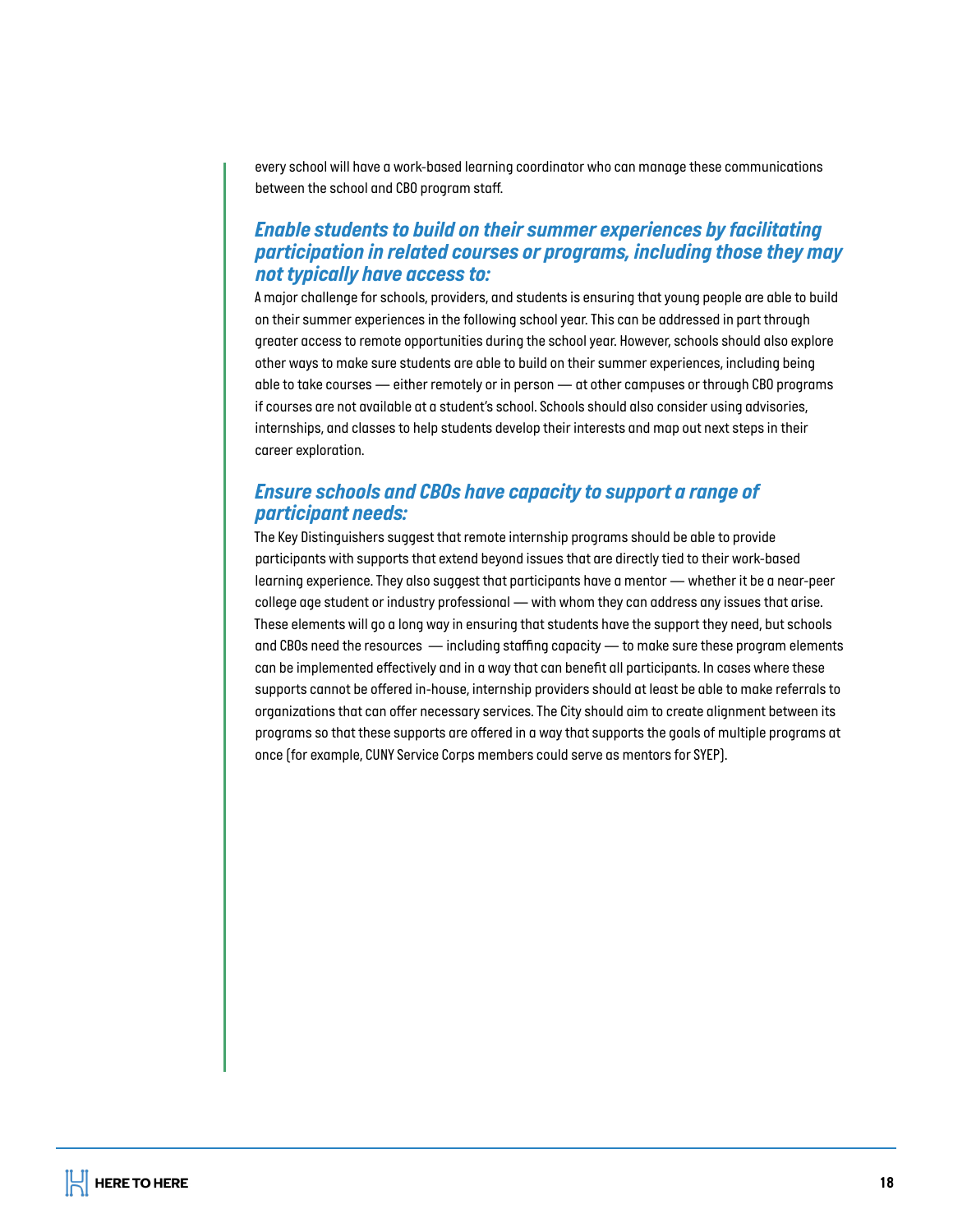# *Appendix I Key Distinguishers for Virtual Internships*

*In an effort to identify and elevate the core components of successful work-based learning, HERE to HERE has developed Key Distinguishers for four areas in which the work takes place: <i>high schools*, *post-secondary programs, paid work experiences, and employers. The Key Distinguishers were informed by a review of relevant literature and a design-based, iterative research process that leveraged the experiences and expertise of various stakeholders — including students, work-based learning coordinators, teachers, intermediary organizations, and employers — in existing programs.* 

*The Key Distinguishers were designed as a tool to guide work-based learning practice and assessment. In response to the COVID-19 pandemic and the transition to virtual work-based learning experiences for many programs and young people, HERE to HERE created a set of [Key Distinguishers for Virtual](https://www.heretohere.org/resource/key-distinguishers-for-virtual-paid-work-experiences/)  [Internships.](https://www.heretohere.org/resource/key-distinguishers-for-virtual-paid-work-experiences/)* 

*HERE to HERE believes it is critical that young people have access to career awareness and exploration, professional networking, personal development, and skill building opportunities that internships and other work-based learning experiences can provide. During a time of great uncertainty, when many young people have experienced significant disengagement, virtual internships represent a way to ensure that students aren't forsaking valuable developmental opportunities over the summer as a result of the pandemic.* 

*Our hope is that this document can provide intermediary and provider organizations, as well as employers and community-based organizations who are hosting interns, with a better understanding of the considerations necessary to successfully implement meaningful virtual work-based learning programs. While virtual experiences are being increasingly looked at to combat the restrictions in place amid the Covid-19 crisis, it is possible that they will become a complement to in-person placements even after a return to normal.* 

*To learn more about HERE to HERE and Key Distinguishers, visit [www.heretohere.org.](http://www.heretohere.org. )*

*The Key Distinguishers for Virtual Internships are grouped into four categories: Resources — students should have reliable access to all necessary technology and internships should feature advising and other supports to help students succeed Connections — experiences should be linked to student interests, classroom learning, and foster social and professional relationships Relevance — assigned projects should result in work that is of value to the employer and/or*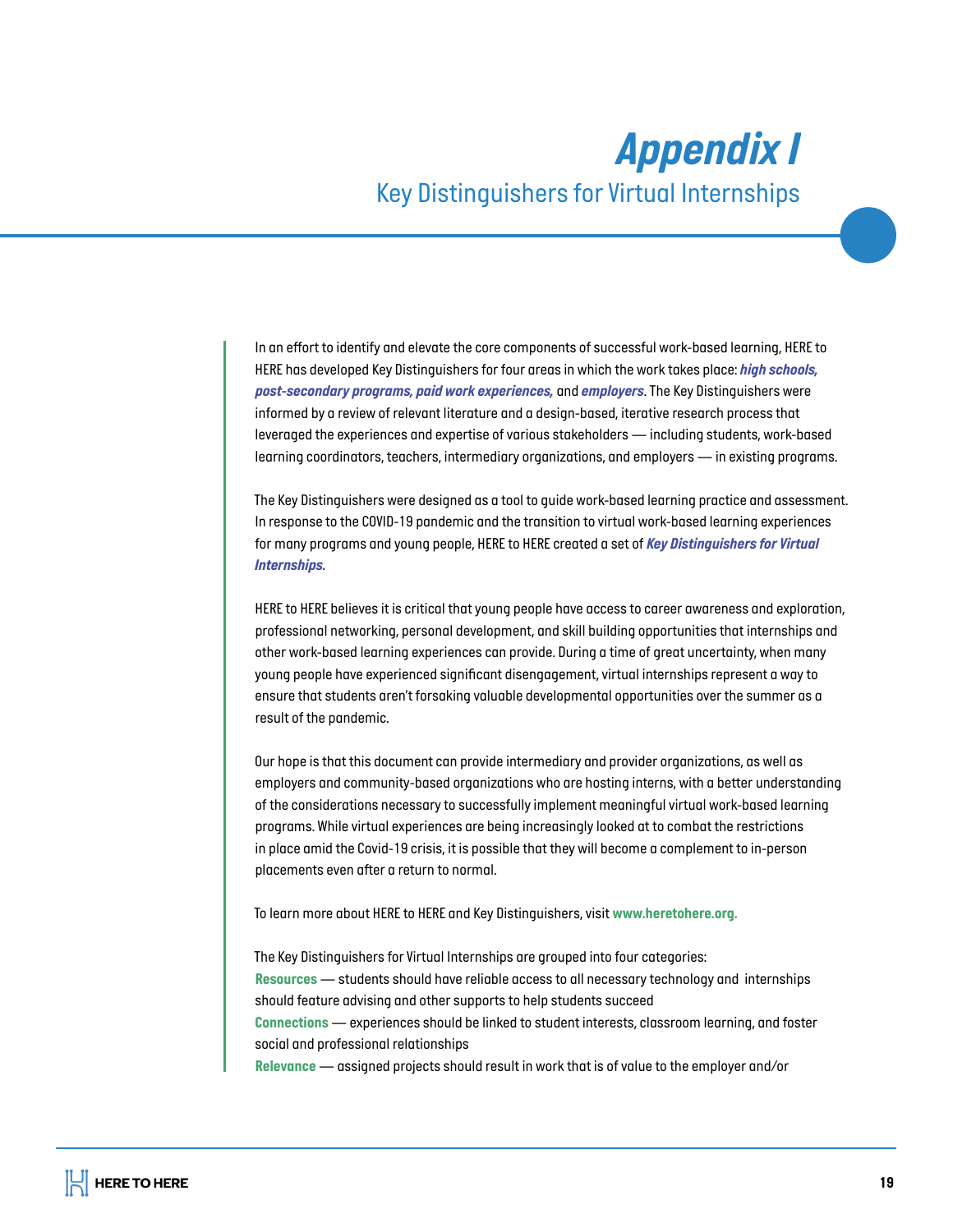*community and helps students build meaningful skills* 

*Takeaways — work experiences should be paid or offer academic credits or certifications, and lay the foundation for future roles*

#### *Resources*

#### *Young people have reliable access to technology, including computers, high-speed Internet, and any necessary software/hardware*

*A lack of access to necessary technology should not prohibit any young person from participating and succeeding in a virtual experience. Young people should receive free access to computers, high-speed Internet, and any other necessary software and hardware. This access should be portable, in the event the young person is living in an unstable housing situation.* 

#### *Young people receive training on digital tools and working remotely*

*In addition to having access to necessary technology, young people should receive training on how to use the digital tools that will be necessary for a particular work experience and the world of work more broadly. Young people should also be provided with resources that will help them get accustomed to virtual work norms and best practices.* 

#### *Young people receive access to targeted resources to address challenges and inequities that may prevent success in their work experience and in the labor market*

*Those implementing virtual experiences should be able to assist young people in dealing with issues that are not directly related to challenges they may be facing in the virtual classroom or workplace, such as food insecurity or housing instability. Providers may have limited capacity to address such challenges in-house; however, organizations should be familiar with local resources so that young people can be directed to the appropriate supports.*

# *Connections*

#### *Experience is connected to student interests and classroom-based learning*

*Virtual experiences should help students expand skills related to what they are learning in the classroom and/or their areas of interest. This can be driven by a young person's interest in a particular subject in school, extracurricular activity, or other means for a young person's preferences to be stated (i.e. one-on-one conversation, survey, or assessment).*

#### *Young people are provided with frequent opportunities to interact with industry professionals and peers*

*Virtual experiences should foster collaboration and the formation of both social and professional networks. When possible, young people should begin their experience as part of a cohort with whom*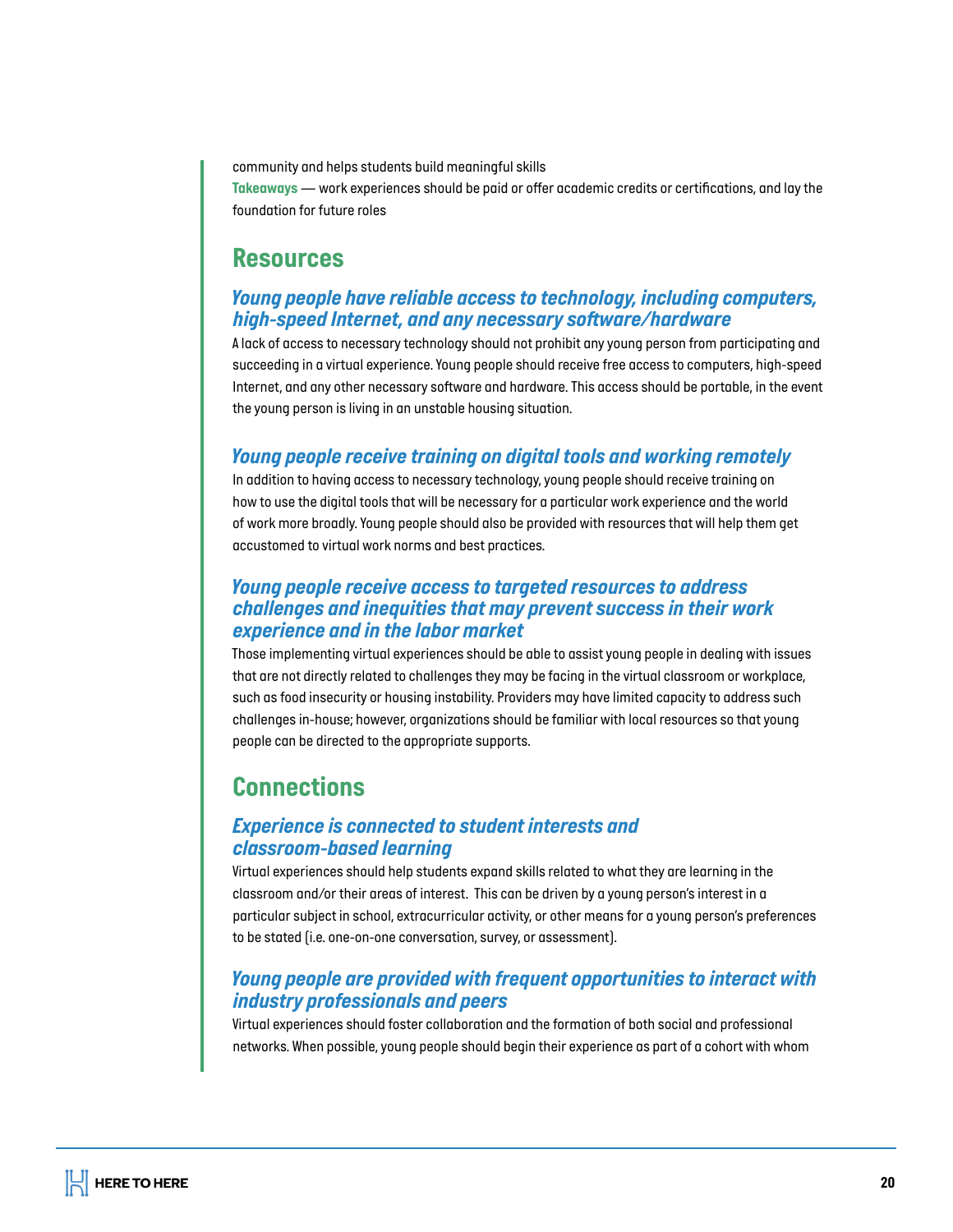*they work together on projects and collectively participate in other online activities and experiences. Young people should also have virtual exposure to a variety of professionals, careers, and worksites. These activities and experiences should be supported and facilitated by staff member(s) from a CBO and/or employer.* 

#### *Young people receive frequent, one-on-one advising from a coach or mentor*

*Young people in virtual experiences should have a dedicated coach or mentor — separate from their supervisor — with whom they can connect — on at least a weekly basis — for any issues that may arise. The coach/mentor should have regular check-ins with the young person to make sure the needs of both the young person and employer are being met. Coaches/mentors will ideally come from a similar background, and understand the young person's community and cultural norms. Coaches/ mentors should receive appropriate training, support, and compensation for this role.*

### *Relevance*

#### *Experiences should be part of a young person's career exploration*

*Virtual work experiences should provide young people with resources and opportunities to learn about fields of work and help them determine their interest and aptitude for roles within a given industry. For experiences that are more specifically tailored to particular careers, young people should come away with knowledge of some of the next steps for how to go about pursuing that career.* 

#### *Young people are learning skills and competencies that will prepare them for future work and a career*

*Young people should acquire a wide range of skills that will benefit them in finding and succeeding in employment opportunities. This ranges from transferable skills, including effective communication, email etiquette, etc. to hard skills, including the use of certain types of software and other workplace tools. Young people should be able to describe the skills they have acquired and are in the process of developing.* 

#### *Young people are engaging in meaningful work that provides value to the young person, employer, and/or community*

*Young people will ideally engage in work that addresses real challenges faced by employers or their community. This could include short-term projects (or micro-internships) and research projects that respond to a range of needs. Students may also participate in relevant training, upskilling, and/or educational activities that aid in their personal, professional, and/or academic development.*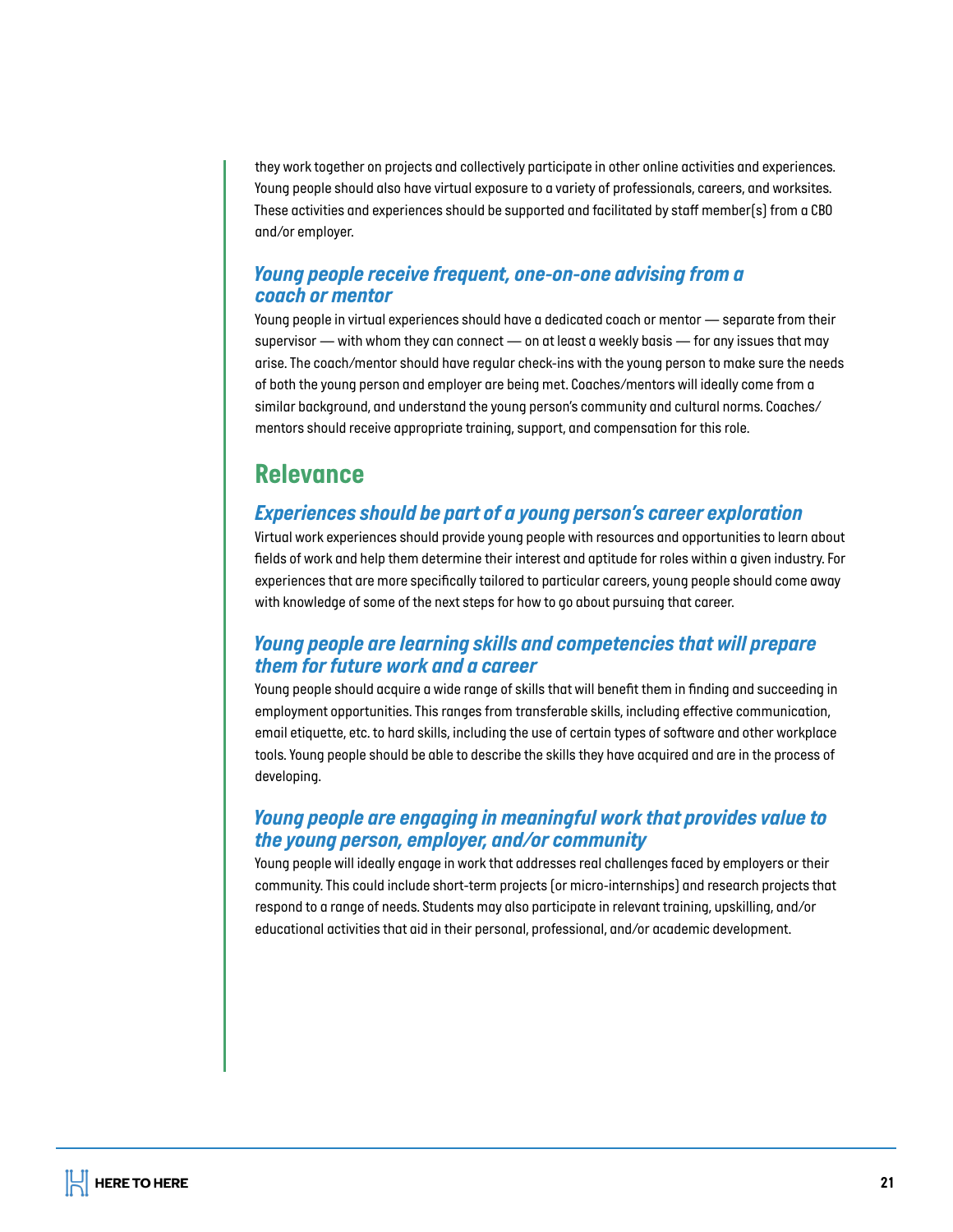# *Takeaways*

#### *Experience leads to a portable high school or postsecondary credit or credential that is recognized across the industry and/or work that students can document for Capstone projects, portfolios, etc.*

*Ideally, virtual experiences result in young people being able to acquire a high school or postsecondary credit that counts toward graduation across educational institutions, or an industry recognized certification or credential that denotes progress on a set of skills and competencies. At a minimum, students should leave their internship experience with a tangible take away — a final deliverable, product, and/or presentation — that they can use to present their work and potentially use as part of a Capstone project, portfolio, etc.* 

#### *Virtual experiences that do not offer academic credit are paid and are of sufficient duration for young people to meet personal, professional, and/or academic goals*

*If a virtual experience is not offering academic credit to participants, then participants should be paid either an hourly wage or a stipend, in accordance with applicable local and federal labor laws. Experiences should also be of sufficient duration (at least 70 hours) for young people to establish and meet their goals.*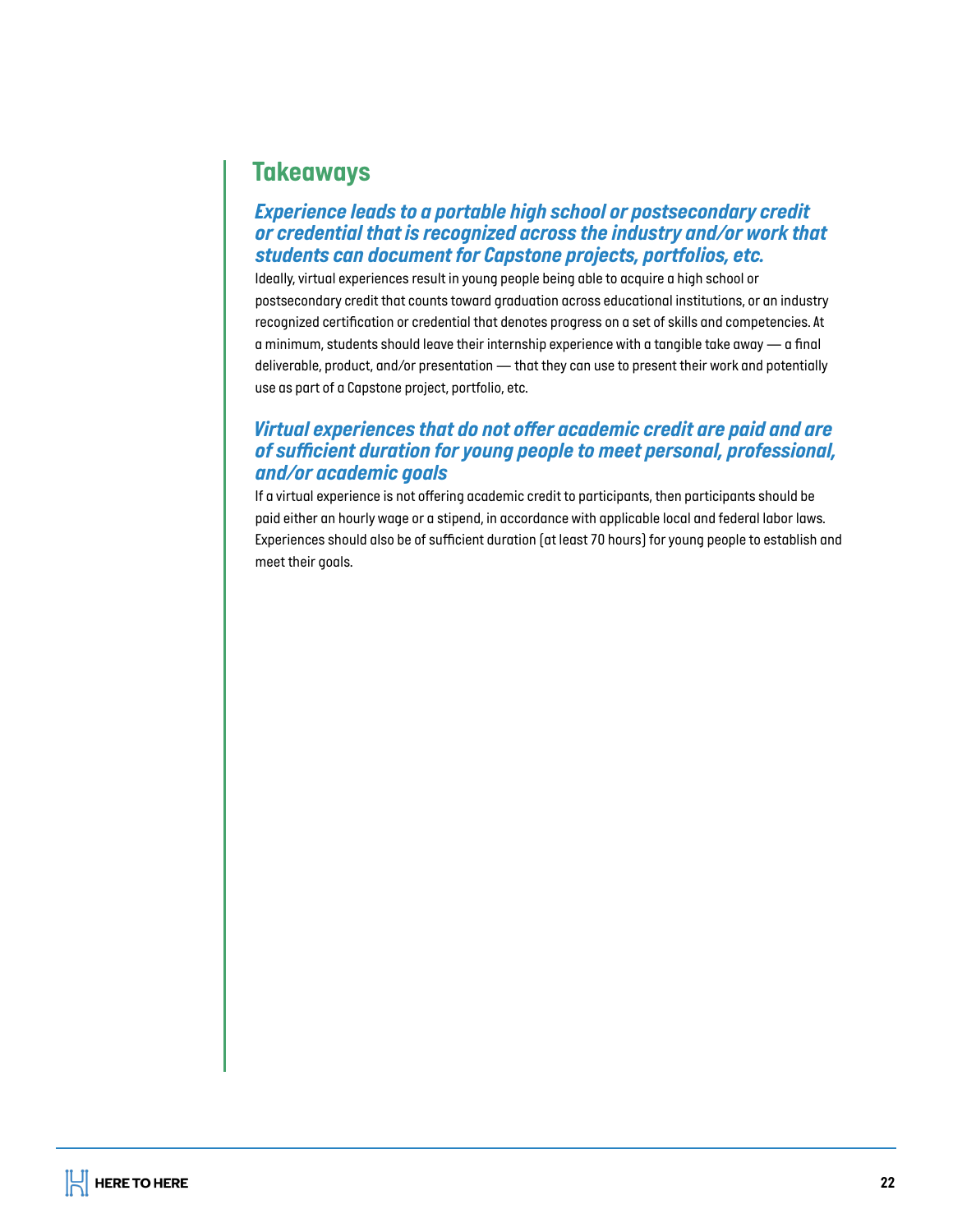# *Appendix II*

# *Case Study: Using Key Distinguishers for Virtual Internships*

### *Background*

*In an effort to help fill the void created by the cancellation — and only partial restoration — of SYEP in the summer of 2020, HERE to HERE, in partnership with The Bronx Community Relief Effort (BxCRE), issued a request-for-proposals (RFP) for virtual internship experiences. Before doing so, however, we sought to do for virtual internships what we have done for other areas of work-based learning: codify the essential elements of a high quality program with Key Distinguishers.* 

*HERE to HERE had previously created initial Key Distinguishers for several areas where work-based learning takes place: paid work experiences, high schools, postsecondary programs, and employers. To create a new set of Key Distinguishers for virtual internships, we conducted additional research and held multiple workgroup sessions to learn from staff who work closely and directly with young people, CBOs, and employers.* 

# *Issuing an RFP with Key Distinguishers*

*To ensure that programs were meeting the criteria that were established for a high quality program, the Key Distinguishers were included with the RFP and applicants were directed to address each of the Key Distinguishers in their proposal. If an organization did not address one of the Key Distinguishers in their initial proposal, they were given an opportunity to address a set of follow-up questions.* 

*Providers we heard from agreed on the need for standards and appreciated clarity on what was expected of them in a funding application:* 

*"I'm a fan of models like the Key Distinguishers because you're trying to ensure equity in implementation."* 

*"I thought it was very helpful. When you're doing grants, you need to have a standard of what you have to do."*

*Providers also felt that the Key Distinguishers for virtual paid experiences encompassed things that any quality program should be able to offer:*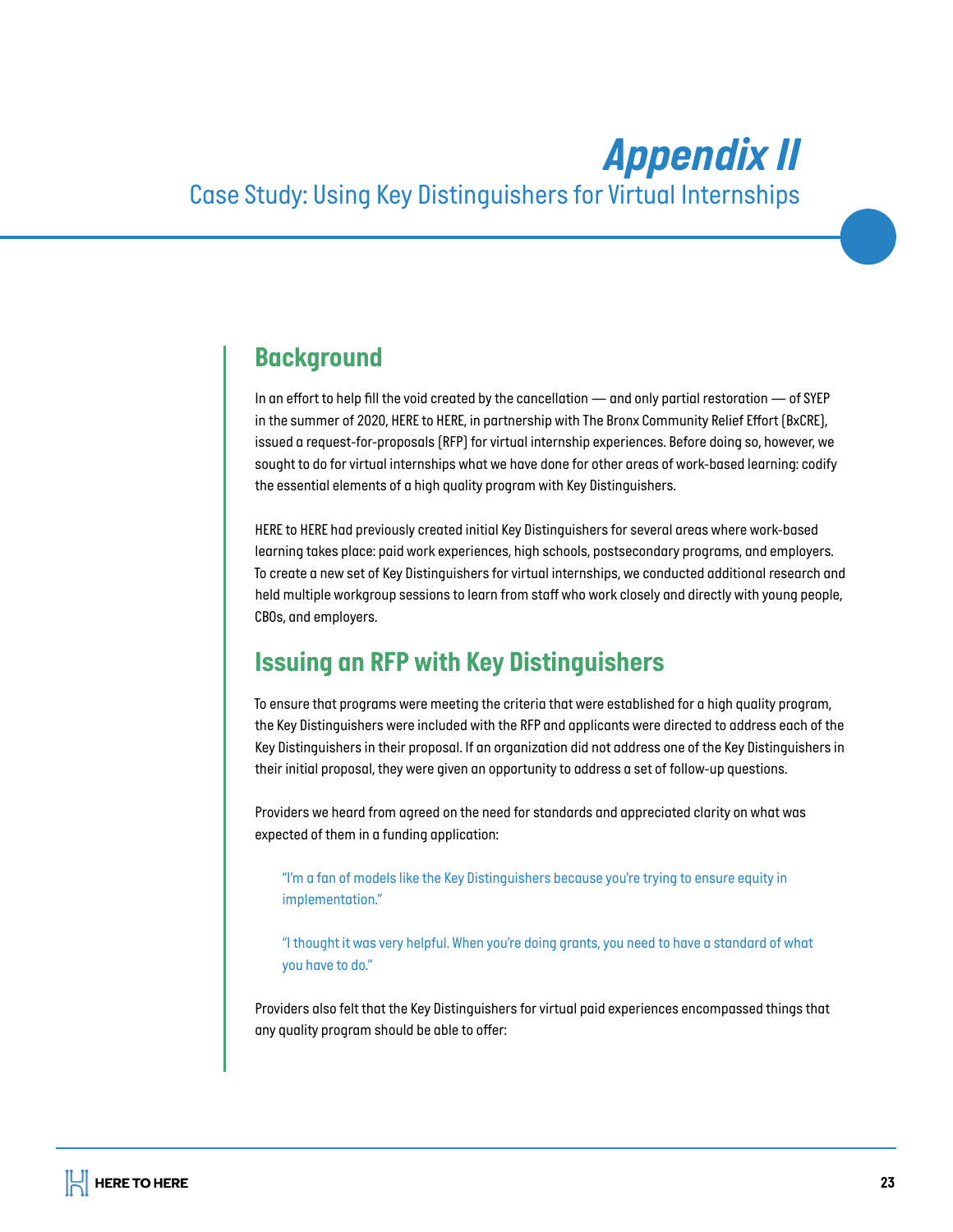*"These are great standards. If [organizations] are not geared toward this, they should get that way… everything you have here, you would need to do a remote program successfully.... I struggle to come up with a company that would not be able to do these and still do a good program."* 

*"My sense is if someone were responding to the opportunity, they read to me as things that should already be part of the work."*

*Providers also felt the Key Distinguishers were helpful in planning, with one provider mentioning how it brought individuals within the organization together to plan early in the process. Another provider mentioned that they had to give extra consideration to the specifics of broader program ideas.* 

*"[Our program manager] told me normally, the information you were asking for is what we have to do for the program plan after the RFP. With this RFP, she knows from the beginning, what is the plan for the program. And now she's invested in the beginning."* 

*"We certainly already had a vision for synchronous learning and an intention for guest speakers, but in reading through the way you all outlined connections, that gave us an opportunity to think more deeply about how young people would connect with professionals. We had to give it a little extra thought - thinking about how young people would benefit instead of it just being part of the program."* 

### *Evaluating Applications Using the Key Distinguishers*

*After receiving applications for funding from provider organizations, HERE to HERE conducted an initial review of the applications and posed follow-up questions in cases where organizations did not address — or did not address clearly — one or more of the Key Distinguishers. After receiving responses to the follow-up questions, the Key Distinguishers were used - using a rubric with a four point scale for each Key Distinguisher - to evaluate the applications and determine which organizations would be awarded funding.* 

*For the evaluation committee, the process gave them the greatest possible understanding of the applicants' program and an opportunity to ask providers to address elements that may have been missing or lacking. This helped ensure that all of the providers receiving funding would be incorporating the elements necessary for a high quality program.* 

*Because the Key Distinguishers are not overly prescriptive, this process still allowed applicants to innovate and respond to the Key Distinguishers in ways that fit with their organization's programming and philosophy. And by being given an opportunity to respond to follow-up questions, it also allowed them the opportunity to modify their program design while still in the planning stages*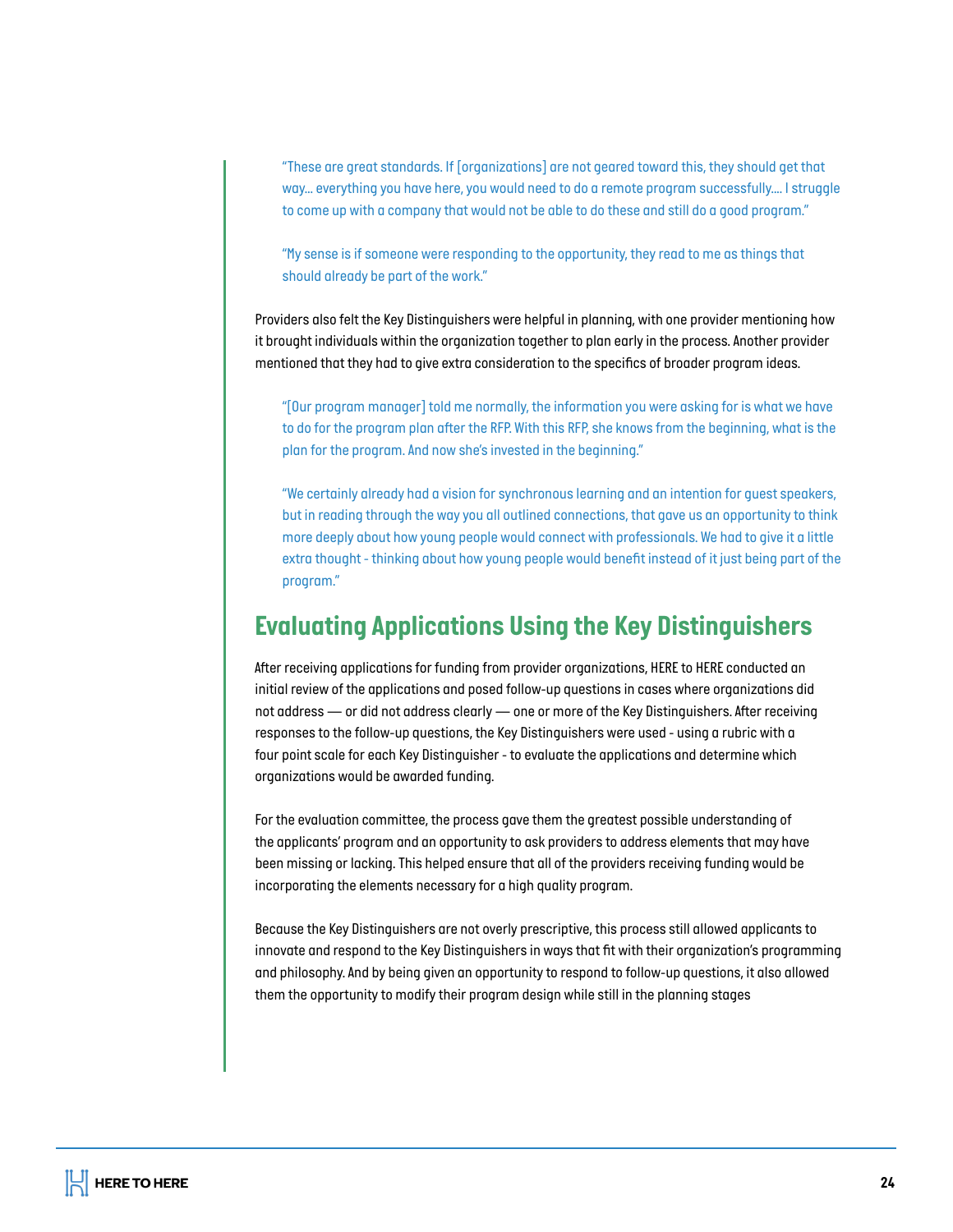# *Moving Forward*

*This case study on HERE to HERE's utilization of Key Distinguishers for its virtual internship RFP highlights the potential of having a standard set of program characteristics that providers are expected to address in their proposals and adhere to in their programs. Providers appreciated knowing what was being looked for in their proposals; acknowledged the importance of the program elements that were being emphasized; and mentioned how addressing the Key Distinguishers in their proposals helped with planning. At the same time, the providers felt there was adequate flexibility for them to address the Key Disitnguishers in ways that best align with their current practices and unique circumstances.* 

*With the Key Distinguishers for virtual internships, HERE to HERE hopes to develop a community of work-based learning stakeholders and have them coalesce on a core set of principles that promise a meaningful experience for young people participating in virtual work-based learning opportunities. At the same time, we recognize the flexibility that providers need given each organization's unique strengths and challenges. It is critical to strike a balance between grounding work-based learning in established best practices, while encouraging innovation that can lead to the best practices of tomorrow.* 

*HERE to HERE will continue its work in all of the areas for which Key Distinguishers have been established — paid work experiences, high schools, postsecondary programs, and employers. In each case, the goal of the Key Distinguishers is to ensure that all stakeholders — from students, educational institutions, community-based organizations, employers, and funders — are sharing a common language and set of standards, to increase transparency and accountability, and to best engage the young people who are at the core of this work.*